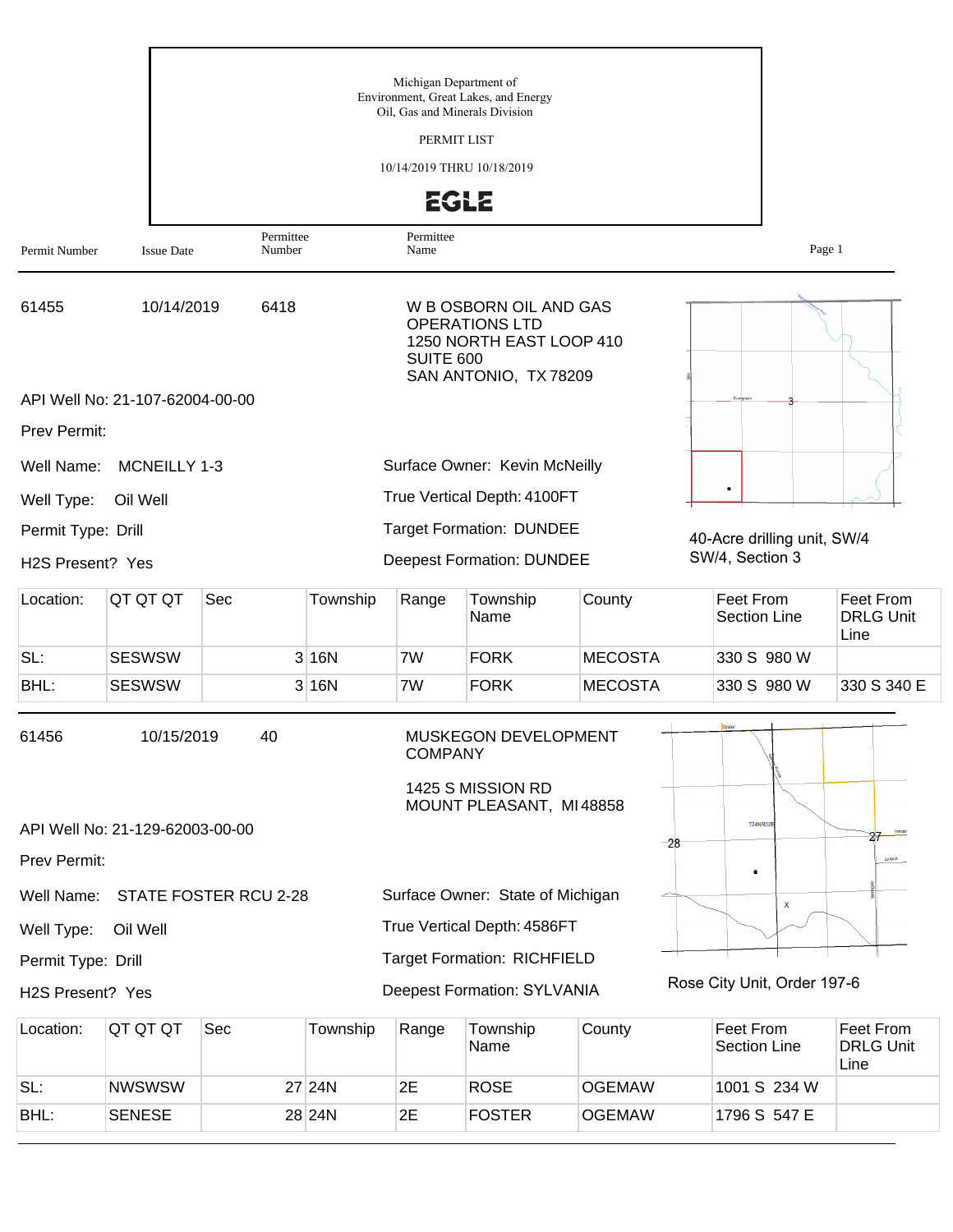|                    |                                 |                     |              |                   | Michigan Department of<br>Environment, Great Lakes, and Energy<br>Oil, Gas and Minerals Division |                |    |                                                                 |                                       |
|--------------------|---------------------------------|---------------------|--------------|-------------------|--------------------------------------------------------------------------------------------------|----------------|----|-----------------------------------------------------------------|---------------------------------------|
|                    |                                 |                     |              |                   | PERMIT LIST                                                                                      |                |    |                                                                 |                                       |
|                    |                                 |                     |              |                   | 10/14/2019 THRU 10/18/2019                                                                       |                |    |                                                                 |                                       |
|                    |                                 |                     |              |                   | <b>EGLE</b>                                                                                      |                |    |                                                                 |                                       |
| Permit Number      | <b>Issue Date</b>               | Permittee<br>Number |              | Permittee<br>Name |                                                                                                  |                |    | Page 2                                                          |                                       |
| 61457              | 10/15/2019                      | 40                  |              | <b>COMPANY</b>    | MUSKEGON DEVELOPMENT                                                                             |                |    |                                                                 |                                       |
|                    |                                 |                     |              |                   | 1425 S MISSION RD<br>MOUNT PLEASANT, MI48858                                                     |                |    |                                                                 |                                       |
|                    | API Well No: 21-129-62004-00-00 |                     |              |                   |                                                                                                  |                |    | <b>T24NR02E</b>                                                 |                                       |
| Prev Permit:       |                                 |                     |              |                   |                                                                                                  |                |    | Lorenz                                                          |                                       |
| Well Name:         |                                 | STATE ROSE RCU 2-27 |              |                   | Surface Owner: State of Michigan                                                                 |                |    |                                                                 |                                       |
| Well Type:         | Oil Well                        |                     |              |                   | True Vertical Depth: 4595FT                                                                      |                | x  |                                                                 |                                       |
| Permit Type: Drill |                                 |                     |              |                   | <b>Target Formation: RICHFIELD</b>                                                               |                |    |                                                                 | Heat                                  |
| H2S Present? Yes   |                                 |                     |              |                   | <b>Deepest Formation: SYLVANIA</b>                                                               |                |    | Rose City Unit, Order 197-6                                     |                                       |
| Location:          | QT QT QT                        | Sec                 | Township     | Range             | Township<br>Name                                                                                 | County         |    | Feet From<br><b>Section Line</b>                                | Feet From<br><b>DRLG Unit</b><br>Line |
| SL:                | <b>NWSWSW</b>                   |                     | 27 24N       | 2E                | <b>ROSE</b>                                                                                      | <b>OGEMAW</b>  |    | 1012 S 257 W                                                    |                                       |
| BHL:               | <b>SENWSW</b>                   |                     | 27 24N       | 2E                | <b>ROSE</b>                                                                                      | <b>OGEMAW</b>  |    | 1928 S 898 W                                                    |                                       |
| 61458              | 10/16/2019                      | 5320                |              | PO BOX 1560       | <b>SAVOY ENERGY LP</b><br>920 HASTINGS STREET, SUITE A<br>TRAVERSE CITY, MI49685-1560            |                |    |                                                                 |                                       |
|                    | API Well No: 21-025-62013-01-00 |                     |              |                   |                                                                                                  |                |    |                                                                 |                                       |
| Prev Permit: 61440 |                                 |                     |              |                   |                                                                                                  |                | 14 |                                                                 | 13                                    |
| Well Name:         | <b>BOTTOMLEY 1-13A</b>          |                     |              |                   | Surface Owner: Bottomley, Susan D.                                                               |                |    |                                                                 |                                       |
| Well Type:         | Oil Well                        |                     |              |                   | True Vertical Depth: 3828FT                                                                      |                |    |                                                                 |                                       |
|                    | Permit Type: Deepen             |                     | <b>RIVER</b> |                   | <b>Target Formation: TRENTON-BLACK</b>                                                           |                |    | 80-acre R303 Drilling unit, E/2<br>SE/4 NE/4, E/2 NE/4 SE/4 Sec |                                       |
| H2S Present? No    |                                 |                     |              |                   | Deepest Formation: PRAIRIE DU CHIEN                                                              |                |    | 14; W/2 SW/4 NW/4, W/2 NW/4<br>SW/4 Sec 13                      |                                       |
|                    | $\Delta T \Delta T \Delta T$    | $C_{\Omega}$        | Townobin     | $D_{\text{onon}}$ | Townobin                                                                                         | $C_{\text{O}}$ |    | Cont From                                                       | $E_{\text{out}}$ Erom                 |

| Location: | IQT QT QT     | Sec | Township | Range | Township<br>Name | County         | Feet From<br>Section Line | Feet From<br><b>DRLG Unit</b><br>Line |
|-----------|---------------|-----|----------|-------|------------------|----------------|---------------------------|---------------------------------------|
| SL:       | <b>NWNWSW</b> |     | 13 4S    | 8W    | <b>ATHENS</b>    | <b>CALHOUN</b> | 2276 S 110 W              |                                       |
| BHL:      | <b>SESENE</b> |     | 14 4 S   | 8W    | <b>ATHENS</b>    | <b>CALHOUN</b> | 2614 N 308 E              | 1281 N 355 W                          |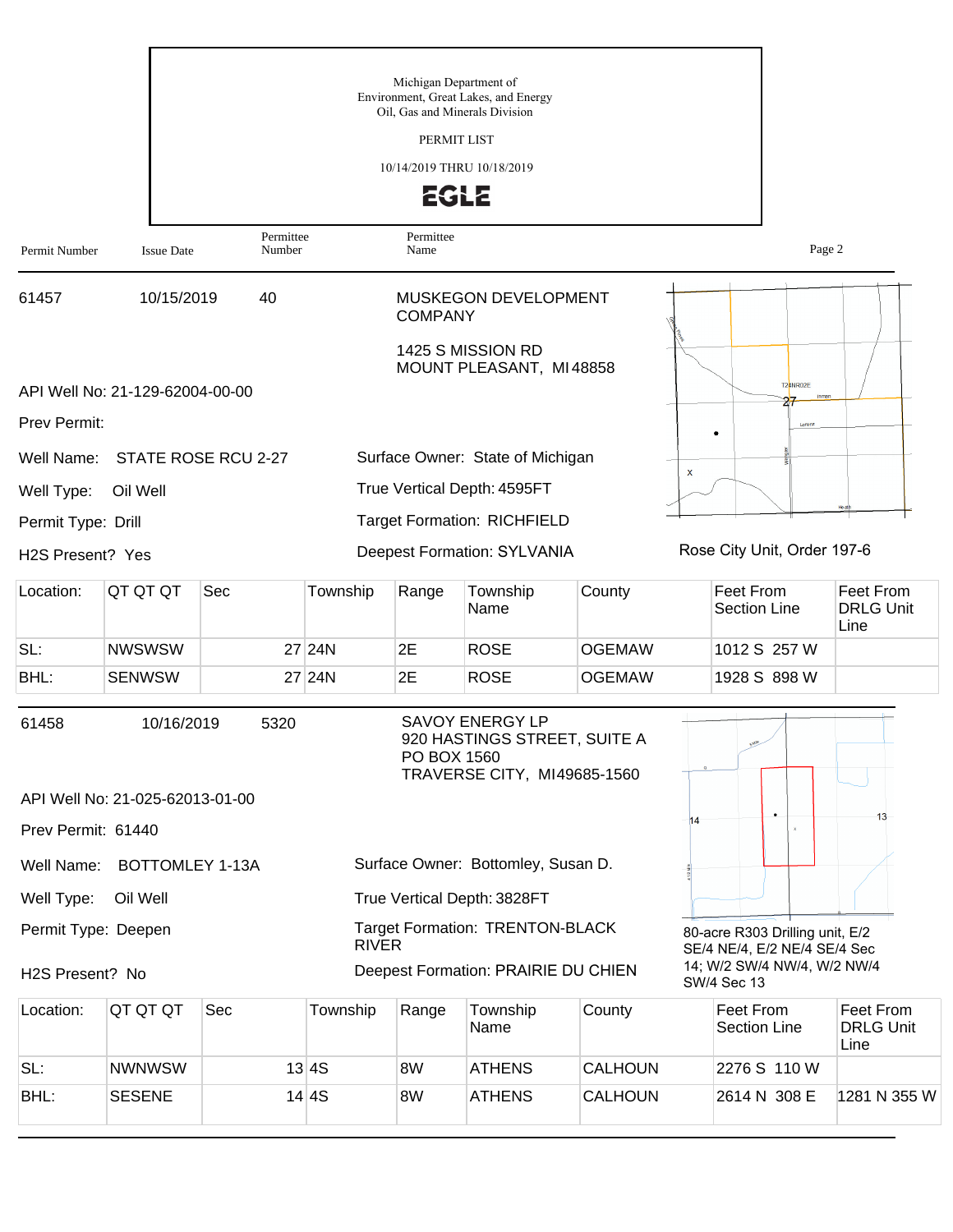Environment, Great Lakes, and Energy

Oil, Gas, and Minerals Division

Updated Permits

10/14/2019 THRU 10/18/2019

## **EGLE**

Permit Number Permittee Number Permittee<br>Name Name Page 1

#### **PLUGGING INSTRUCTIONS ISSUED:**

55921 6361 RIVERSIDE ENERGY MICHIGAN LLC 10691 EAST CARTER ROAD SUITE 201 TRAVERSE CITY, MI49684

API Well Number: 21-009-55921-00-00

Well Name: CENTRAL M 1-7 SWD

Plug Inst. Issue Date: 9/27/2019

| Location | <b>JOT OT OT</b> | <b>Sec</b> | lm<br>Township | Range | Township Name | County        | <b>Feet From Section</b><br>Line | <b>Feet From DRLG</b><br>Unit |
|----------|------------------|------------|----------------|-------|---------------|---------------|----------------------------------|-------------------------------|
| SL:      | <b>NENWNW</b>    |            | 7 31N          | 7W    | <b>ECHO</b>   | <b>ANTRIM</b> | 577 N 1164 W                     |                               |

Comment: App to P&A expires 9/27/20

51072 6361

RIVERSIDE ENERGY MICHIGAN LLC 10691 EAST CARTER ROAD SUITE 201 TRAVERSE CITY, MI49684

API Well Number: 21-029-51072-00-00

Well Name: EDWARDS A1-32

Plug Inst. Issue Date: 10/8/2019

| Location | <b>OT OT OT</b> | <b>Sec</b> Township | Range | Township Name | County            | Feet From Section<br>Line | <b>Feet From DRLG</b><br>Unit |
|----------|-----------------|---------------------|-------|---------------|-------------------|---------------------------|-------------------------------|
| ISL:     | <b>ISENWNW</b>  | $32$ 32N            | .6W   | WILSON        | <b>CHARLEVOIX</b> | 1892 N 740 W              | 1422 S 564 E                  |

Comment: App to P&A expires on 10/8/20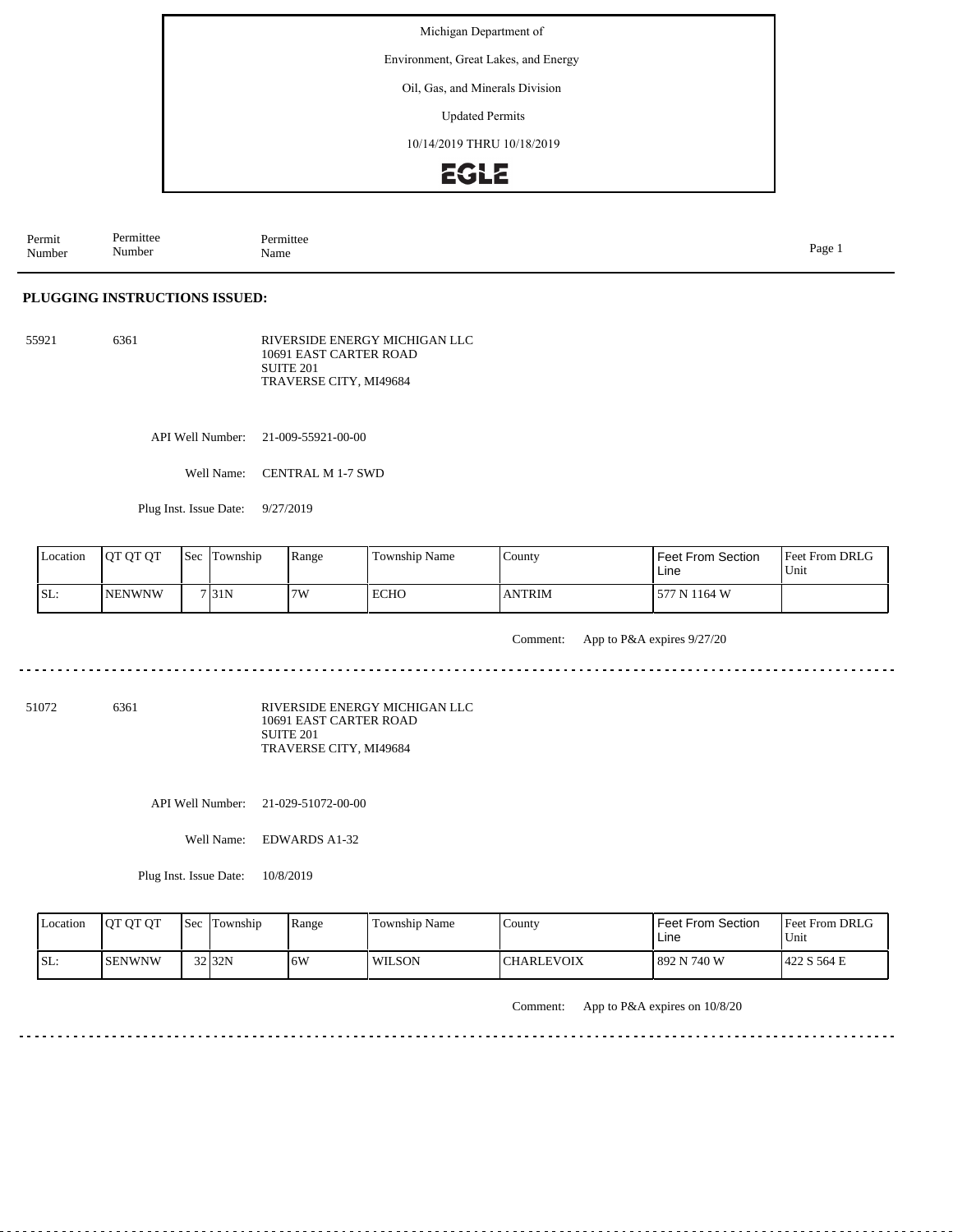Environment, Great Lakes, and Energy

## Oil, Gas, and Minerals Division

Updated Permits

10/14/2019 THRU 10/18/2019

# **EGLE**

| Permit<br>Number | Permittee<br>Number                  | Permittee<br>Name                            |                          |                   |  |  |  |  |
|------------------|--------------------------------------|----------------------------------------------|--------------------------|-------------------|--|--|--|--|
|                  |                                      |                                              |                          |                   |  |  |  |  |
| 9708             | 491                                  | <b>CONSUMERS ENERGY CO</b>                   |                          |                   |  |  |  |  |
|                  |                                      | 1945 W PARNALL RD<br>JACKSON, MI 49201       |                          |                   |  |  |  |  |
|                  |                                      |                                              |                          |                   |  |  |  |  |
|                  | API Well Number:                     | 21-035-09708-00-00                           |                          |                   |  |  |  |  |
|                  | Well Name:                           | MICHIGAN GAS STORAGE CO<br>658               |                          |                   |  |  |  |  |
|                  | Plug Inst. Issue Date:               | 10/9/2019                                    |                          |                   |  |  |  |  |
|                  |                                      |                                              |                          |                   |  |  |  |  |
| Location         | $\mathsf{I}$ Sec Township<br>Ιοτοτοτ | Township Name<br>$C_{\text{Ountv}}$<br>Range | <b>Feet From Section</b> | $Fpet$ From DRI G |  |  |  |  |

| <b>L</b> ocation | <b>JOT OT OT</b> | <b>Sec</b> Township | Range | Township Name | County | <b>I</b> Feet From Section<br>Line | <b>Feet From DRLG</b><br>Unit |
|------------------|------------------|---------------------|-------|---------------|--------|------------------------------------|-------------------------------|
| SL:              | <b>CNNE</b>      | 34 20N              | .6W   | l winterfield | CLARE  | 1320 S 1320 W                      | 1320 N 1320 E                 |

Comment: App to P&A Expires on 10/9/20

<u>. . . . . . . . . . . . .</u>

11979 491

CONSUMERS ENERGY CO

1945 W PARNALL RD JACKSON, MI 49201

API Well Number: 21-035-11979-00-00

Well Name: M G S C 815

Plug Inst. Issue Date: 10/3/2019

| Location | <b>IOT OT OT</b> | <b>Sec</b> Township | Range | Township Name      | County        | <b>Feet From Section</b><br>Line | <b>Feet From DRLG</b><br>Unit |
|----------|------------------|---------------------|-------|--------------------|---------------|----------------------------------|-------------------------------|
| ISL:     | ICNNW            | $2$ 20N             | 16W   | <b>WINTERFIELD</b> | <b>ICLARE</b> | 1320 N 1320 W                    | 1320 S 1320 E                 |

Comment: App to P&A expires on 10/3/20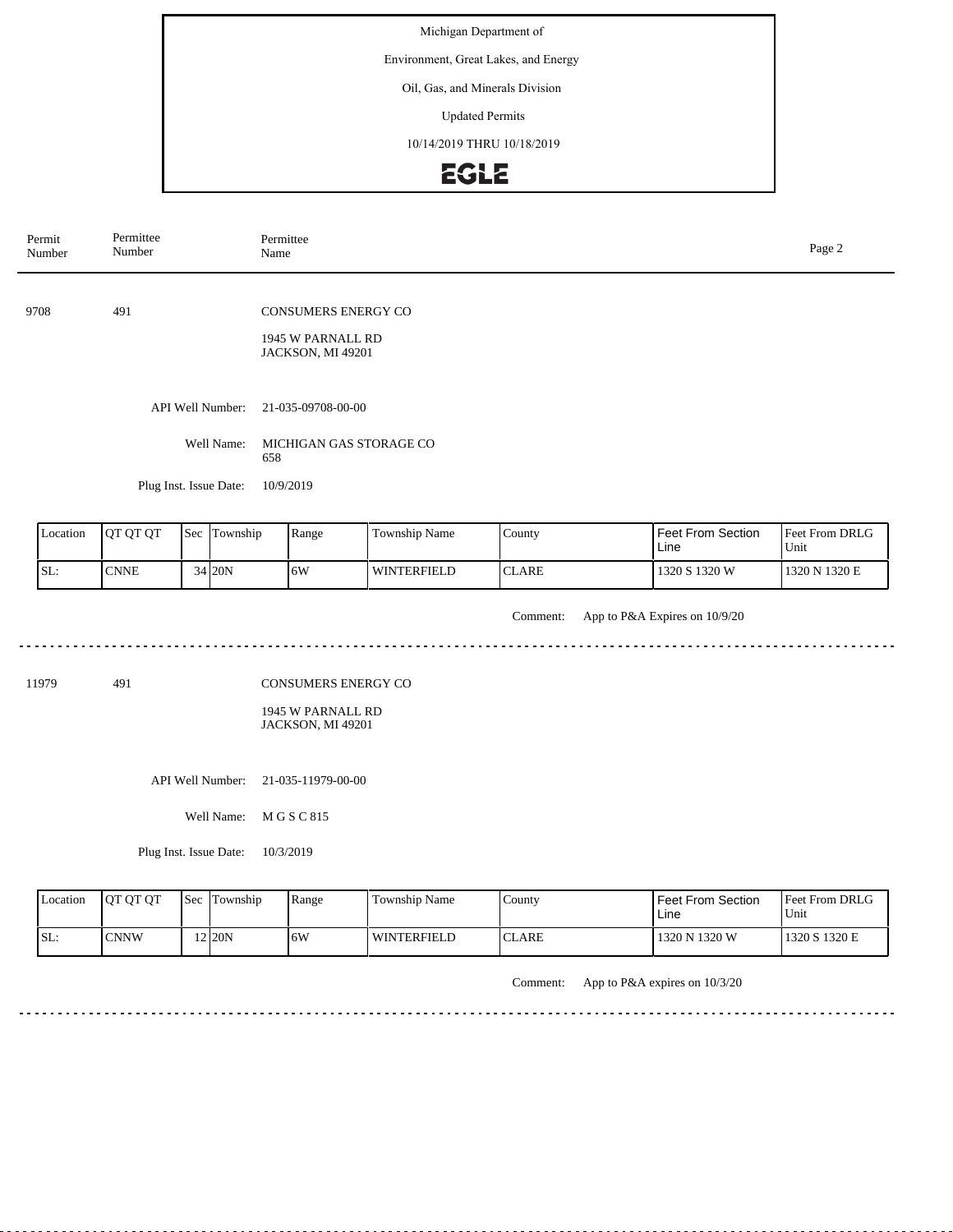Environment, Great Lakes, and Energy

## Oil, Gas, and Minerals Division

Updated Permits

10/14/2019 THRU 10/18/2019

# **EGLE**

| Permit<br>Number |          | Permittee<br>Number    |  |              | Permittee<br>Name                                                    |               |        |                           |                        |  |  |
|------------------|----------|------------------------|--|--------------|----------------------------------------------------------------------|---------------|--------|---------------------------|------------------------|--|--|
| 14327            |          | 491                    |  |              | <b>CONSUMERS ENERGY CO</b><br>1945 W PARNALL RD<br>JACKSON, MI 49201 |               |        |                           |                        |  |  |
|                  |          | API Well Number:       |  |              | 21-035-14327-00-00                                                   |               |        |                           |                        |  |  |
|                  |          | Well Name:             |  | 401          | MICHIGAN GAS STORAGE CO                                              |               |        |                           |                        |  |  |
|                  |          | Plug Inst. Issue Date: |  |              | 10/9/2019                                                            |               |        |                           |                        |  |  |
|                  | Location | QT QT QT               |  | Sec Township | Range                                                                | Township Name | County | Feet From Section<br>Line | Feet From DRLG<br>Unit |  |  |

| Location | <b>IOT OT OT</b> | <b>Sec</b> | Township | Range | Township Name | County       | l Feet From Section<br>Line | <b>Feet From DRLG</b><br>Unit |
|----------|------------------|------------|----------|-------|---------------|--------------|-----------------------------|-------------------------------|
| SL:      | <b>CNNWSW</b>    |            | 35 I20N  | 16W   | WINTERFIELD   | <b>CLARE</b> | 660 N 660 W                 | 660 N 660 W                   |

Comment: App to P&A expires on 10/9/20

15228 491

CONSUMERS ENERGY CO

1945 W PARNALL RD JACKSON, MI 49201

API Well Number: 21-035-15228-00-00

Well Name: MICH GAS STORAGE 436

Plug Inst. Issue Date: 10/9/2019

| Location | <b>OT OT OT</b> | <b>Sec Township</b> | Range | Township Name  | County       | <b>Feet From Section</b><br>Line | <b>Feet From DRLG</b><br>Unit |
|----------|-----------------|---------------------|-------|----------------|--------------|----------------------------------|-------------------------------|
| ISL:     | <b>ICNNENE</b>  | 6 19N               | 6W    | <b>REDDING</b> | <b>CLARE</b> | 660 N 660 E                      | 660 N 660 E                   |

Comment: App to P&A Expires on 10/9/20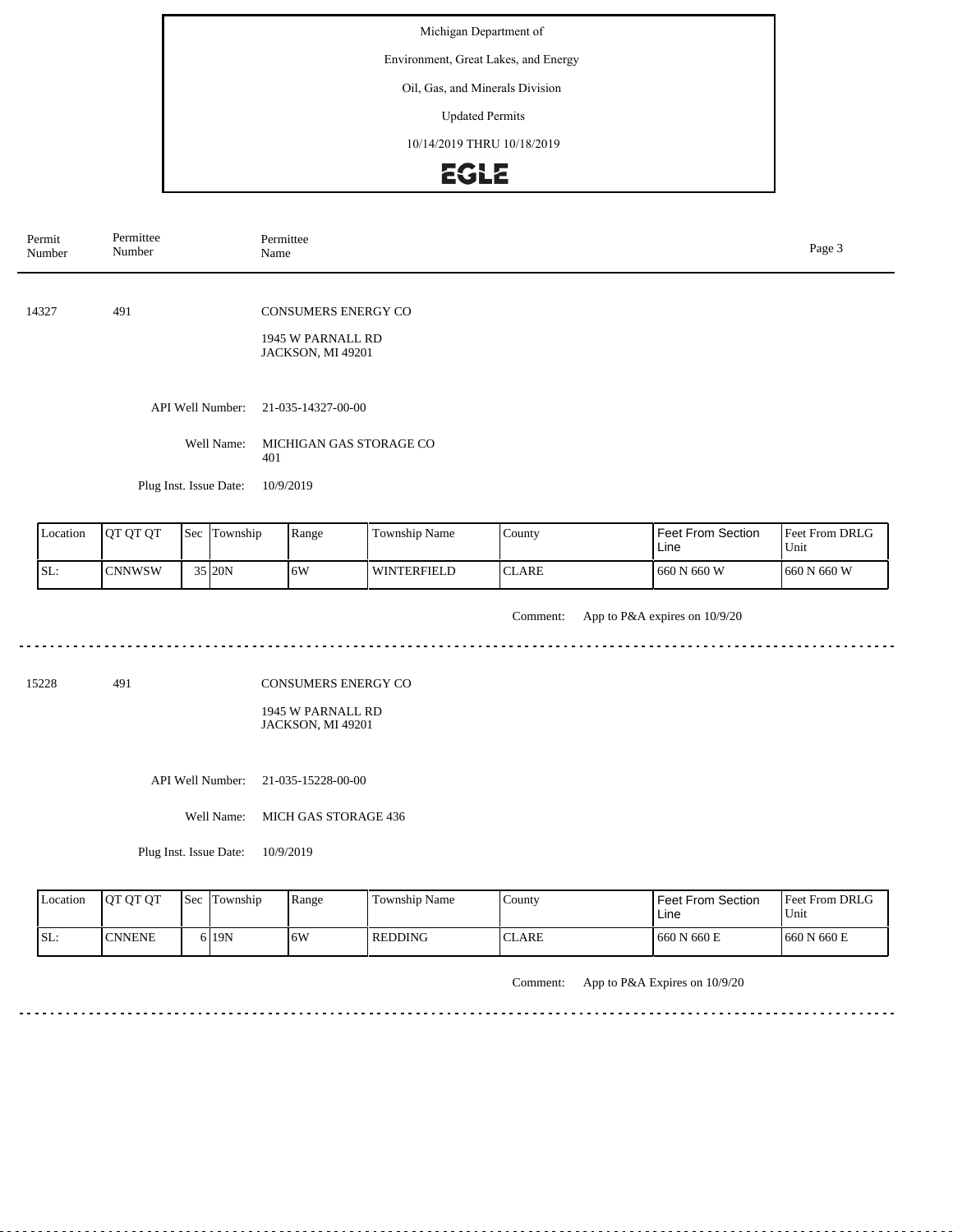Environment, Great Lakes, and Energy

### Oil, Gas, and Minerals Division

Updated Permits

10/14/2019 THRU 10/18/2019

# EGLE

| Permit<br>Number | Permittee<br>Number    | Permittee<br>Name                                             | Page 4 |
|------------------|------------------------|---------------------------------------------------------------|--------|
| 20656            | 491                    | CONSUMERS ENERGY CO<br>1945 W PARNALL RD<br>JACKSON, MI 49201 |        |
|                  | API Well Number:       | 21-035-20656-00-00                                            |        |
|                  | Well Name:             | M G S C 918                                                   |        |
|                  | Plug Inst. Issue Date: | 10/9/2019                                                     |        |

| Location | <b>OT OT OT</b> | <b>Sec</b> | Township | Range | <b>Township Name</b> | County          | <b>Feet From Section</b><br>Line | <b>Feet From DRLG</b><br>Unit |
|----------|-----------------|------------|----------|-------|----------------------|-----------------|----------------------------------|-------------------------------|
| SL:      | <b>SENESW</b>   |            | 28 20N   | 6W    | l winterfield        | $\cap$<br>CLARE | 1220 N 100 E                     | 100 S 100 E                   |

Comment: App to P&A expires on 10/9/20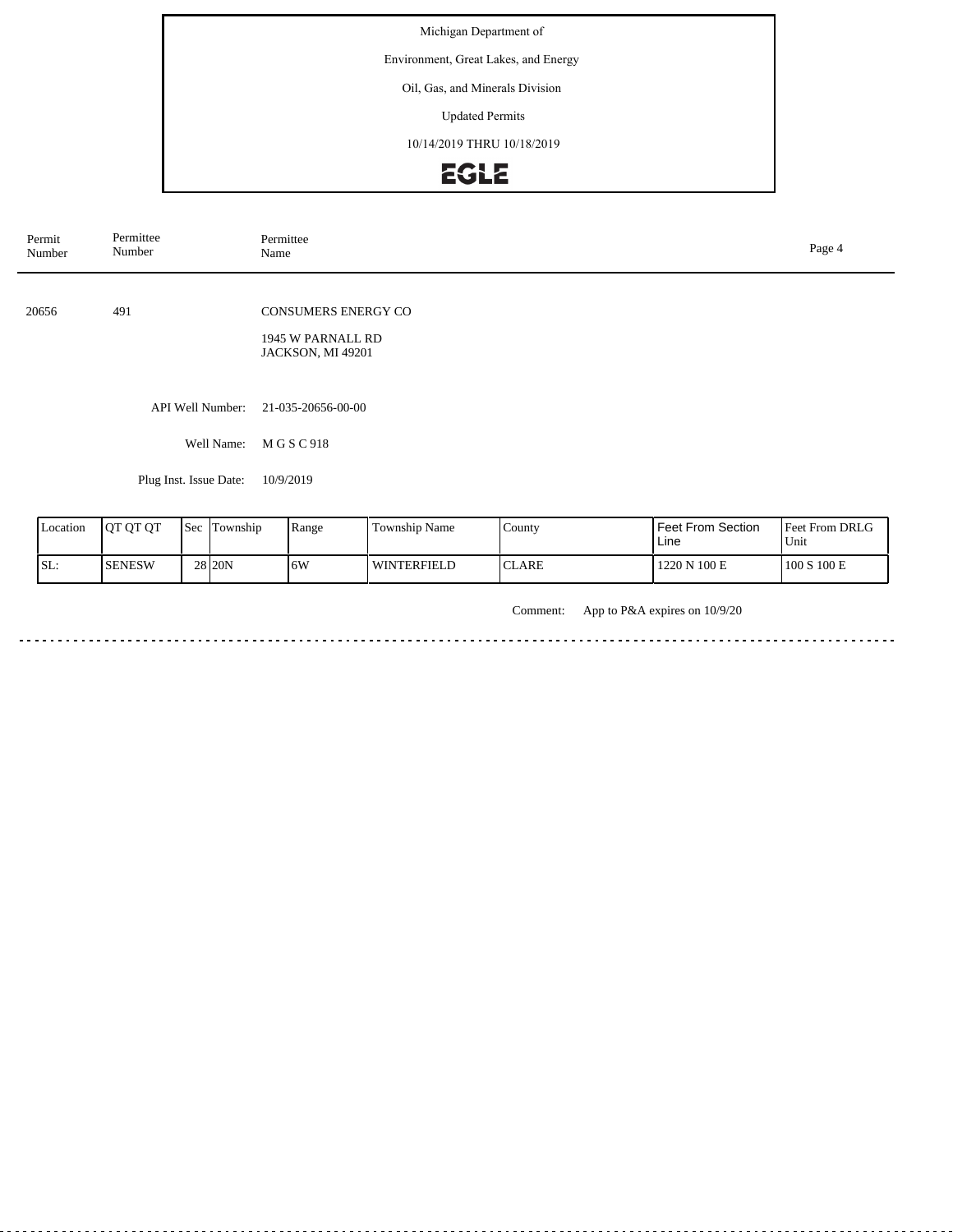Environment, Great Lakes, and Energy

Oil, Gas, and Minerals Division

Updated Permits

10/14/2019 THRU 10/18/2019

# **EGLE**

Permit Number Permittee Number Permittee<br>Name Page 5<br>Name

#### **RECORD OF WELL PLUGGING:**

61416 5320 SAVOY ENERGY LP 920 HASTINGS STREET, SUITE A PO BOX 1560 TRAVERSE CITY, MI49685-1560

API Well Number: 21-025-62007-01-00

Well Name: TRAISTER 1-21A

Plugging Date: 8/23/2019

| Location | <b>JOT OT OT</b> | Sec            | Township | Range | <b>Township Name</b> | County          | <b>Feet From Section</b><br>Line | <b>IFeet From DRLG</b><br>Unit |
|----------|------------------|----------------|----------|-------|----------------------|-----------------|----------------------------------|--------------------------------|
| ISL:     | <b>NESWNE</b>    | ∼.             | 3S       | 8W    | EROY                 | ICALHOUN        | 1730 N 1970 E                    | 1930 S 700 W                   |
| IBHL:    | <b>INENESW</b>   | $^{\sim}$<br>∸ | 3S       | 8W    | LEROY                | <b>ICALHOUN</b> | 2608 S 2539 W                    | 1284 S 536 W                   |

12756 491

CONSUMERS ENERGY CO

1945 W PARNALL RD JACKSON, MI 49201

API Well Number: 21-035-12756-00-00

Well Name: MICHIGAN GAS STORAGE CO 228

Plugging Date: 9/4/2019

| Location | <b>IOT OT OT</b> | <b>Sec</b> | Township            | Range | Township Name | County | <b>Feet From Section</b><br>Line | <b>Feet From DRLG</b><br>'Unit |
|----------|------------------|------------|---------------------|-------|---------------|--------|----------------------------------|--------------------------------|
| SL:      | ICNNWSW          |            | 31 <sub>120</sub> N | 16W   | WINTERFIELD   | ICLARE | 660 N 530 W                      | 660 N 530 W                    |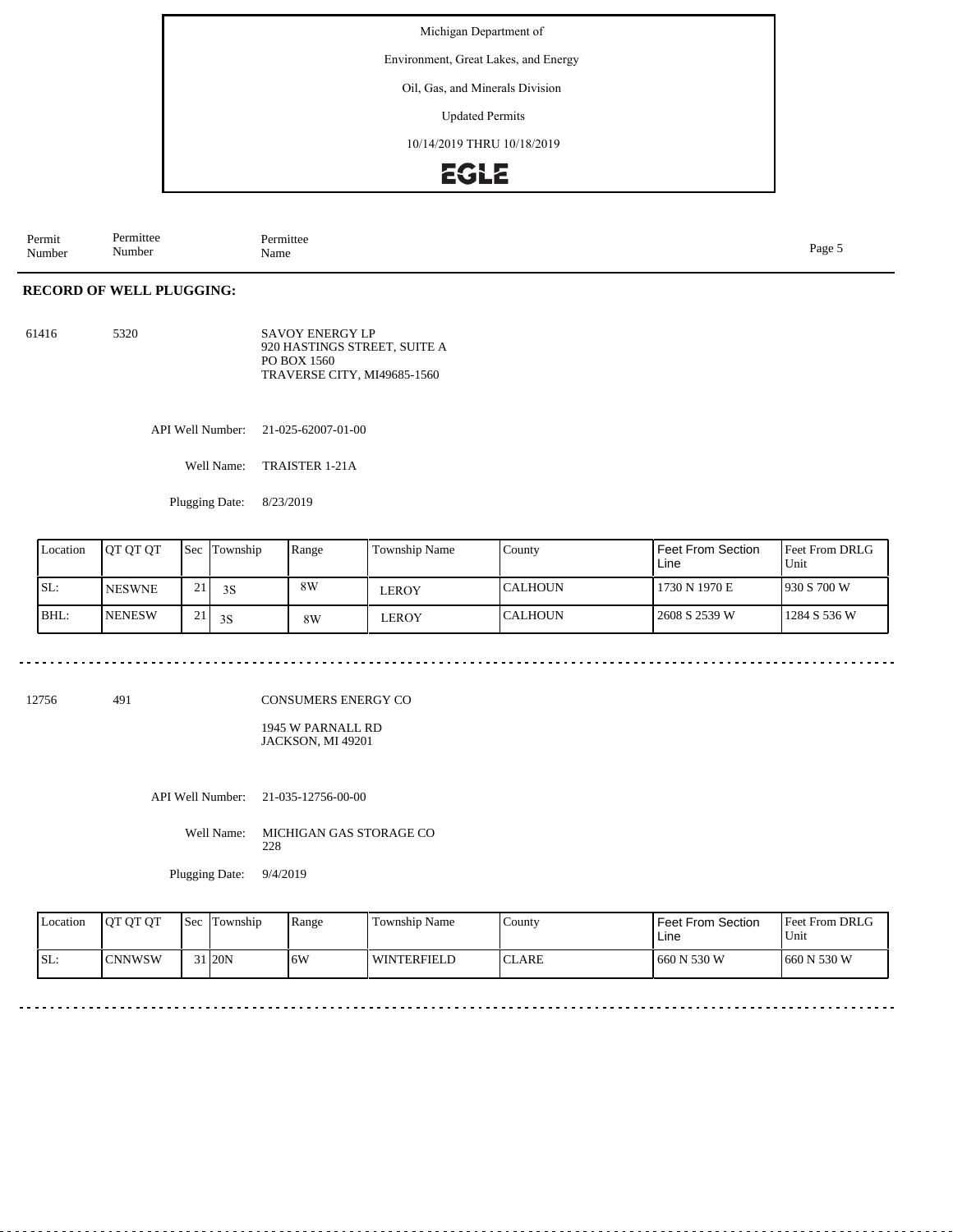Environment, Great Lakes, and Energy

### Oil, Gas, and Minerals Division

Updated Permits

10/14/2019 THRU 10/18/2019

# EGLE

| Permit<br>Number | Permittee<br>Number | Permittee<br>Name                      | Page 6 |
|------------------|---------------------|----------------------------------------|--------|
|                  |                     |                                        |        |
| 13216            | 491                 | <b>CONSUMERS ENERGY CO</b>             |        |
|                  |                     | 1945 W PARNALL RD<br>JACKSON, MI 49201 |        |
|                  |                     |                                        |        |
|                  | API Well Number:    | 21-035-13216-00-00                     |        |
|                  | Well Name:          | MICHIGAN GAS STORAGE CO<br>283         |        |
|                  | Plugging Date:      | 9/3/2019                               |        |
|                  |                     |                                        |        |

| Location | <b>IOT OT OT</b> | 'Sec | Township            | Range | Township Name      | County                   | Feet From Section<br>Line | <b>Feet From DRLG</b><br>Unit |
|----------|------------------|------|---------------------|-------|--------------------|--------------------------|---------------------------|-------------------------------|
| SL:      | CNSESE           |      | 30 <sub>120</sub> N | .6W   | <b>WINTERFIELD</b> | $\cap$ T<br><b>CLARE</b> | 660 S 660 E               | 660 S 660 E                   |

36667 7772

LAMBDA ENERGY RESOURCES LLC 12012 Wickchester Suite 300 Houston, TX 77055 USA

API Well Number: 21-099-36476-01-00

Well Name: OAK RIDGE GOLF ET AL 2-36A

Plugging Date: 9/9/2019

| Location | <b>IOT OT OT</b> | <b>Sec Township</b> | Range | Township Name | County         | Feet From Section<br>Line | <b>Feet From DRLG</b><br>Unit |
|----------|------------------|---------------------|-------|---------------|----------------|---------------------------|-------------------------------|
| ISL:     | <b>INENWNE</b>   | $36$ $4N$           | 14E   | <b>LENOX</b>  | <b>IMACOMB</b> | 460 N 903 W               |                               |
| BHL:     | <b>ISENWNE</b>   | $36$ $4N$           | 14E   | <b>LENOX</b>  | <b>IMACOMB</b> | 1916 N 918 W              | 1404 S 402 E                  |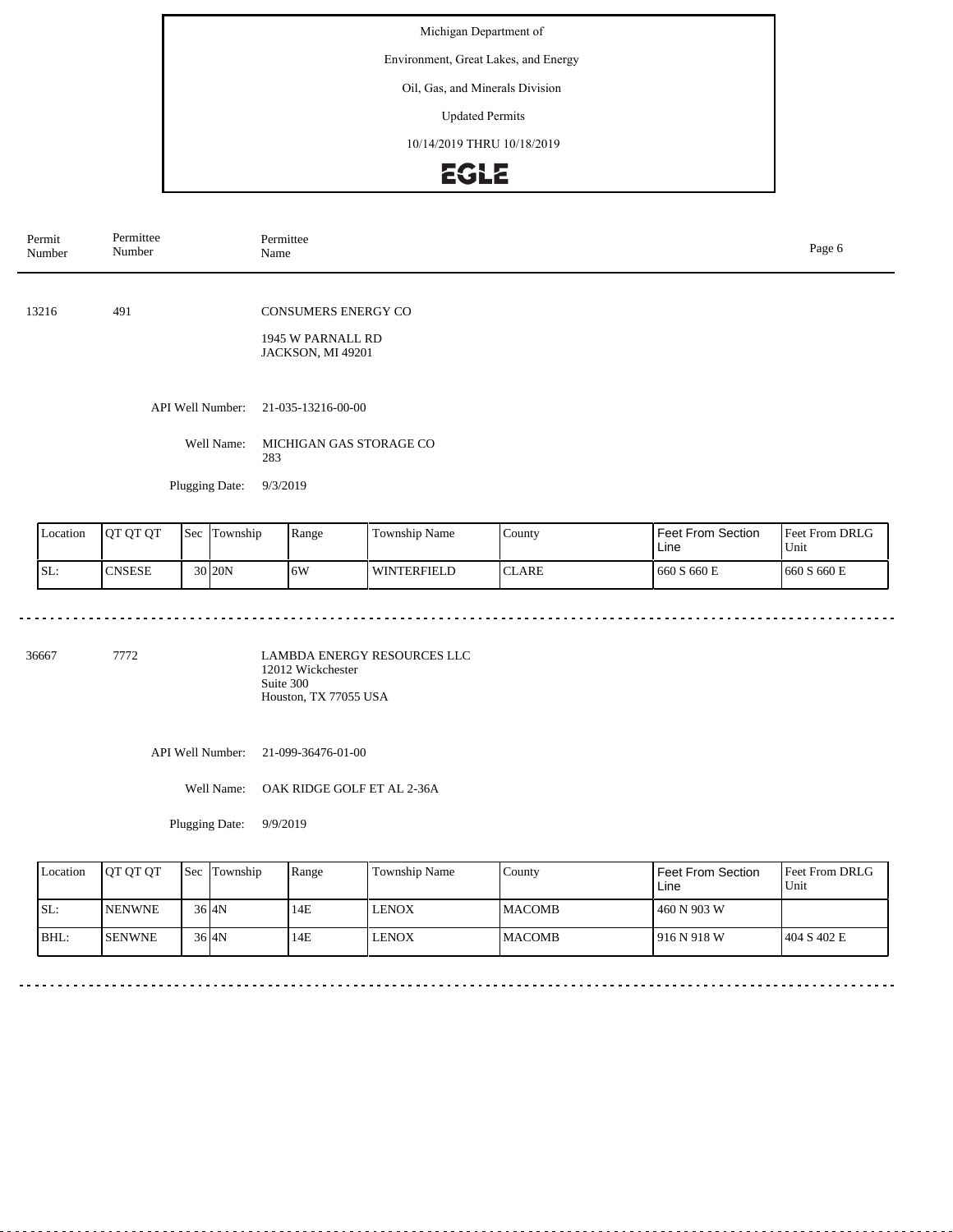Environment, Great Lakes, and Energy

#### Oil, Gas, and Minerals Division

Updated Permits

10/14/2019 THRU 10/18/2019

# **EGLE**

| Permit<br>Number | Permittee<br>Number | Permittee<br>Name                                                                             |                           |  |  |  |  |
|------------------|---------------------|-----------------------------------------------------------------------------------------------|---------------------------|--|--|--|--|
| 47665            | 7772                | <b>LAMBDA ENERGY RESOURCES LLC</b><br>12012 Wickchester<br>Suite 300<br>Houston, TX 77055 USA |                           |  |  |  |  |
|                  | API Well Number:    | 21-099-36744-02-00                                                                            |                           |  |  |  |  |
|                  | Well Name:          | CRONN ET AL 4-36B                                                                             | True Vertical Depth: 2775 |  |  |  |  |
|                  | Plugging Date:      | 9/16/2019                                                                                     |                           |  |  |  |  |

| Location | <b>JOT OT OT</b> | Sec | Township          | Range | <b>Township Name</b> | County         | Feet From Section<br>Line | <b>Feet From DRLG</b><br>Unit |
|----------|------------------|-----|-------------------|-------|----------------------|----------------|---------------------------|-------------------------------|
| SL:      | <b>INENWSE</b>   |     | 36 <sub>I4N</sub> | 14E   | <b>LENOX</b>         | <b>IMACOMB</b> | 330 N 737 W               |                               |
| BHL:     | <b>ISESWNE</b>   |     | 36 <sub>I4N</sub> | 14E   | <b>LENOX</b>         | <b>IMACOMB</b> | 425 S 753 W               | 11745 S 753 W                 |

57063 5509

NORTHSTAR ENERGY LLC 1203 EAST 33RD STREET SUITE 200 TULSA, OK 74105

API Well Number: 21-119-57063-00-00

Well Name: BLACK RIVER RANCH A1-22 SWD

Plugging Date: 9/20/2019

| <b>Location</b> | <b>OT OT OT</b> | l Sec | Township | Range | <b>Township Name</b> | County              | <b>Feet From Section</b><br>Line | <b>Feet From DRLG</b><br>l Unit |
|-----------------|-----------------|-------|----------|-------|----------------------|---------------------|----------------------------------|---------------------------------|
| SL:             | ISWNWNW         |       | 22 32N   | 1E    | <b>MONTMORENCY</b>   | <b>IMONTMORENCY</b> | 1052 N 233 W                     |                                 |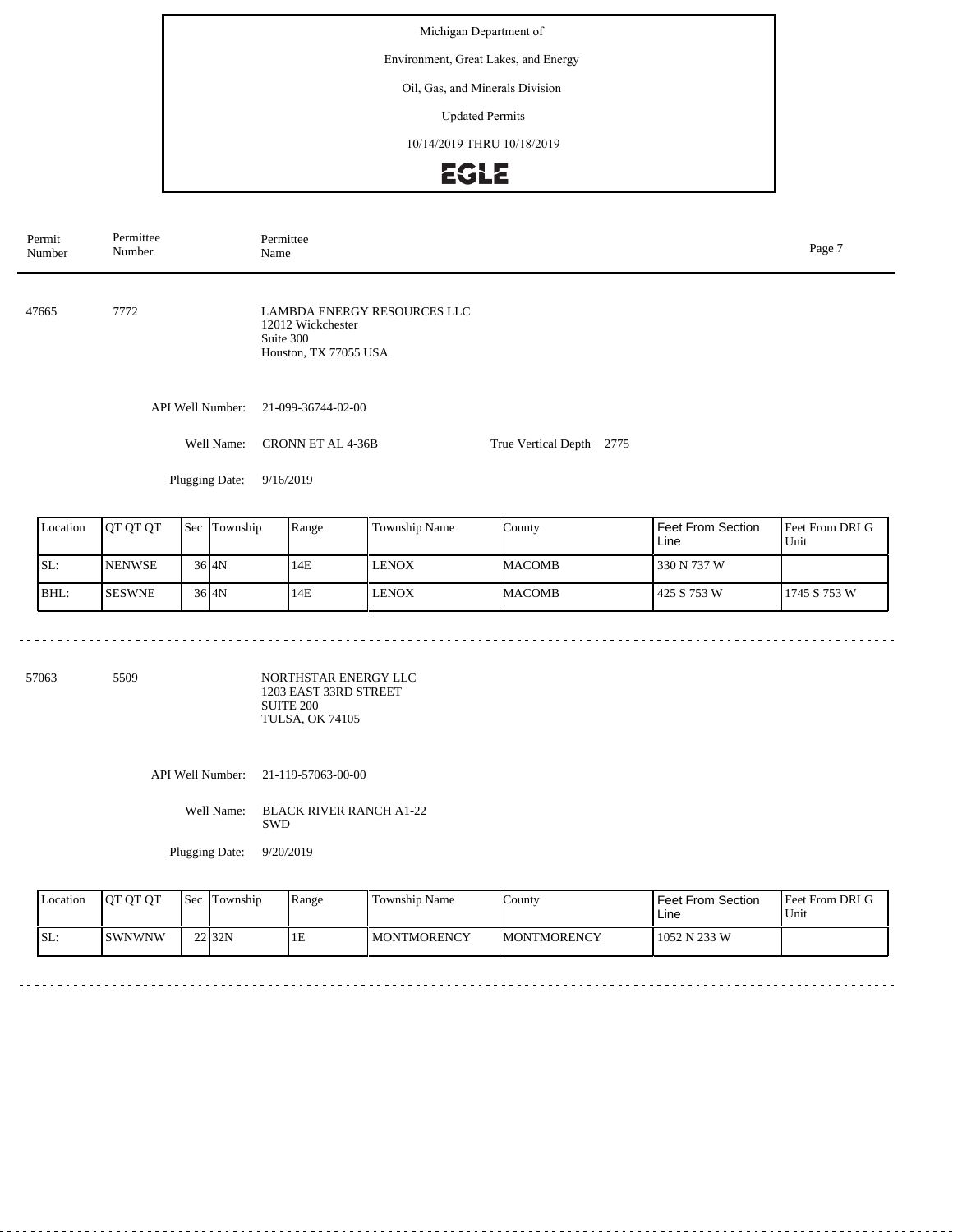Environment, Great Lakes, and Energy

## Oil, Gas, and Minerals Division

Updated Permits

10/14/2019 THRU 10/18/2019

# EGLE

| Permit<br>Number | Permittee<br>Number | Permittee<br>Name                                                                    | Page 8 |
|------------------|---------------------|--------------------------------------------------------------------------------------|--------|
| 57932            | 5509                | NORTHSTAR ENERGY LLC<br>1203 EAST 33RD STREET<br>SUITE 200<br><b>TULSA, OK 74105</b> |        |
|                  |                     | API Well Number: 21-119-57932-00-00                                                  |        |
|                  | Well Name:          | STATE MONTMORENCY C4-22                                                              |        |

Plugging Date: 9/20/2019

<u>. . . . . . . . .</u>

| Location | <b>OT OT OT</b> | <b>Sec</b> | Township | Range | <b>Township Name</b> | County              | <b>Feet From Section</b><br>Line | Feet From DRLG<br>Unit |
|----------|-----------------|------------|----------|-------|----------------------|---------------------|----------------------------------|------------------------|
| SL:      | <b>SENESE</b>   |            | 22 32N   | 1E    | <b>I MONTMORENCY</b> | <b>IMONTMORENCY</b> | 1664 S 421 E                     | 347 S 421 E            |

 $\sim$   $\sim$   $\sim$ 

 $\sim$   $\sim$ 

 $\sim$   $\sim$   $\sim$ 

 $\sim$   $\sim$  $\sim$   $\sim$   $\sim$   $\sim$   $\sim$ 

<u>a dida dida d</u>

57968 5509

NORTHSTAR ENERGY LLC 1203 EAST 33RD STREET SUITE 200 TULSA, OK 74105

API Well Number: 21-119-57968-00-00

Well Name: STATE MONTMORENCY D4-22

Plugging Date: 9/20/2019

| <b>Location</b> | <b>OT OT OT</b> | l Sec | Township | Range | Township Name      | County              | l Feet From Section<br>Line | Feet From DRLG<br>Unit |
|-----------------|-----------------|-------|----------|-------|--------------------|---------------------|-----------------------------|------------------------|
| SL:             | <b>SESESE</b>   |       | $22$ 32N | ПE    | <b>MONTMORENCY</b> | <b>IMONTMORENCY</b> | 336 S 483 E                 | 1336 S 483 E           |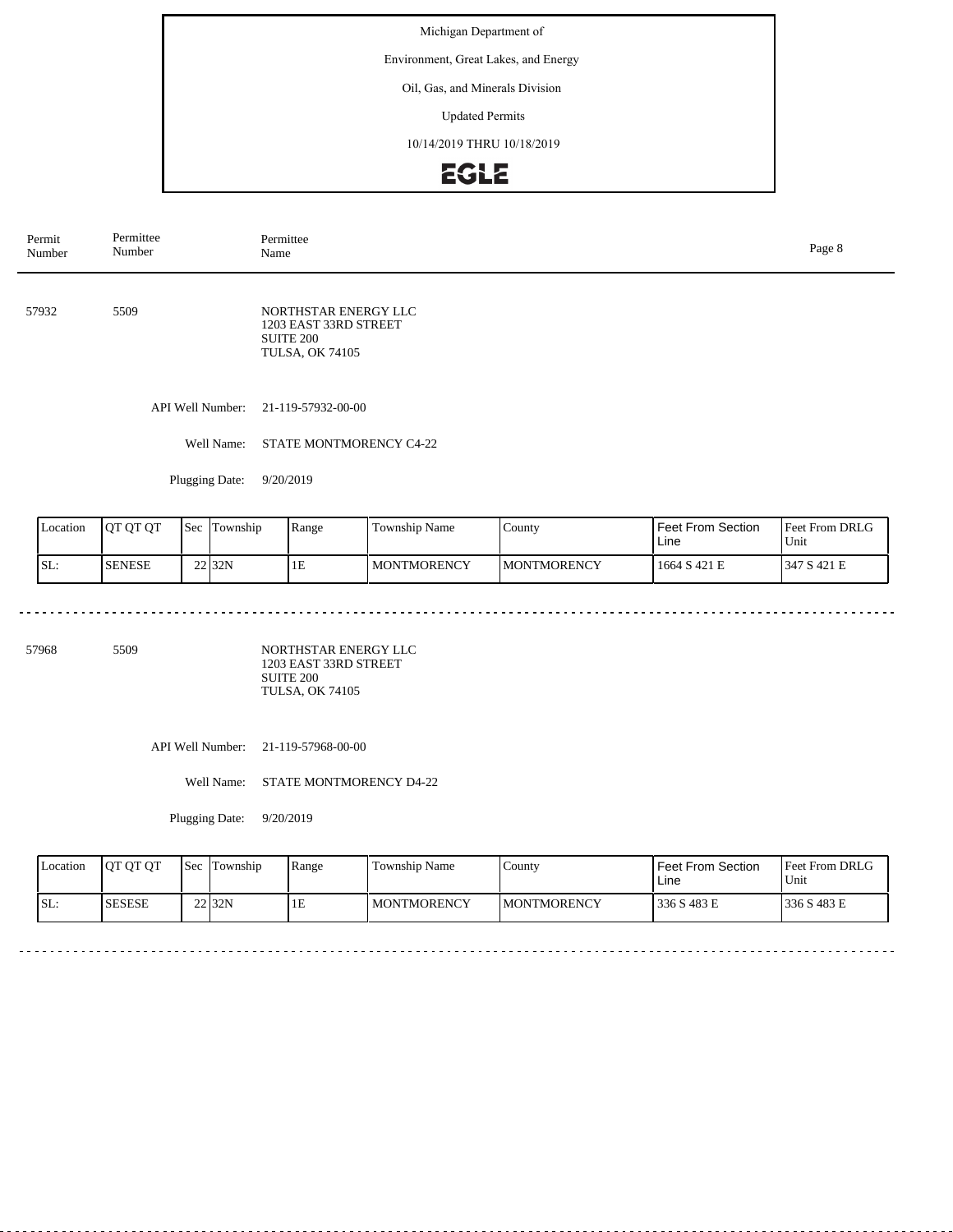Environment, Great Lakes, and Energy

### Oil, Gas, and Minerals Division

Updated Permits

10/14/2019 THRU 10/18/2019

# EGLE

| Permittee<br>Permit<br>Number<br>Number |                | Permittee<br>Page 9<br>Name                                                          |  |  |  |  |  |
|-----------------------------------------|----------------|--------------------------------------------------------------------------------------|--|--|--|--|--|
| 58214                                   | 5509           | NORTHSTAR ENERGY LLC<br>1203 EAST 33RD STREET<br>SUITE 200<br><b>TULSA, OK 74105</b> |  |  |  |  |  |
|                                         |                | API Well Number: 21-119-58214-00-00                                                  |  |  |  |  |  |
|                                         | Well Name:     | <b>STATE MONTMORENCY D2-22</b>                                                       |  |  |  |  |  |
|                                         | Plugging Date: | 9/20/2019                                                                            |  |  |  |  |  |

| Location | OT OT OT      | 'Sec | Township | Range | <b>Township Name</b> | $\frac{1}{2}$       | <b>Feet From Section</b><br>Line | <b>Feet From DRLG</b><br>Unit |
|----------|---------------|------|----------|-------|----------------------|---------------------|----------------------------------|-------------------------------|
| SL:      | <b>SESESW</b> |      | 22 32N   | 1E    | I MONTMORENCY        | <b>IMONTMORENCY</b> | 341 S 2310 W                     | 1341 S 343 E                  |

 $\sim$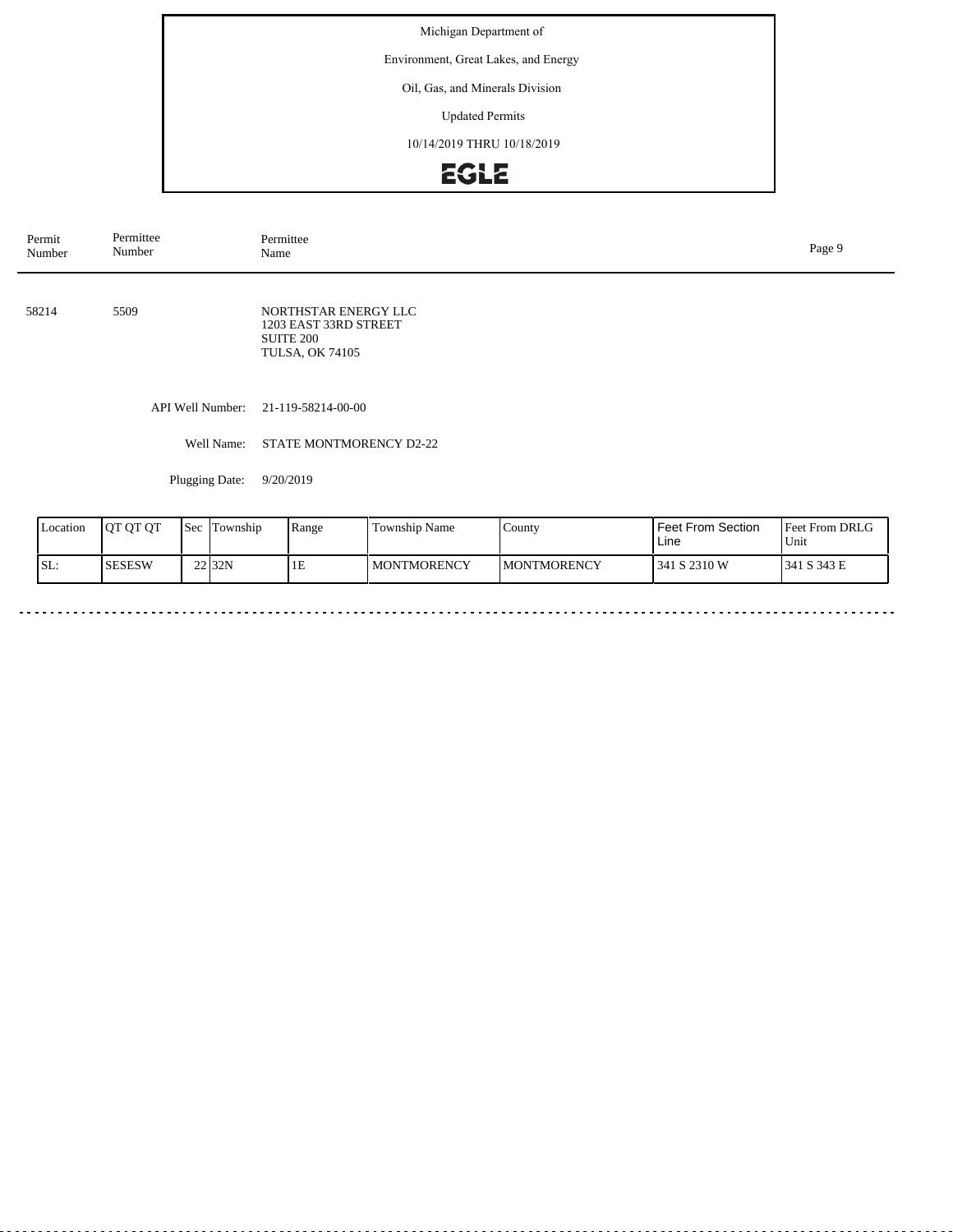Environment, Great Lakes, and Energy

Oil, Gas, and Minerals Division

Updated Permits

10/14/2019 THRU 10/18/2019

# **EGLE**

Permit Number Permittee Number Permittee<br>Name Name Page 10

### **PERMIT TERMINATIONS:**

61272 104

WEST BAY EXPLORATION COMPANY

13685 S WEST BAYSHORE DR TRAVERSE CITY, MI49684

API Well Number: 21-051-62012-00-00

Well Name: EASTMAN 1-29

Termination Date: 10/6/2019

| Location | <b>IOT OT OT</b> | Sec             | Township | Range | Township Name | County          | <b>Feet From Section</b><br>Line | <b>Feet From DRLG</b><br>Unit |
|----------|------------------|-----------------|----------|-------|---------------|-----------------|----------------------------------|-------------------------------|
| SL:      | <b>NWNWNW</b>    | 29 <sup> </sup> | 20N      | 2W    | SHERMAN       | IGLADWIN        | 461 N 159 W                      |                               |
| BHL:     | <b>SWNWNW</b>    | 29              | 20N      | 2W    | SHERMAN       | <b>IGLADWIN</b> | 670 N 660 W                      | $1667$ S 660 W                |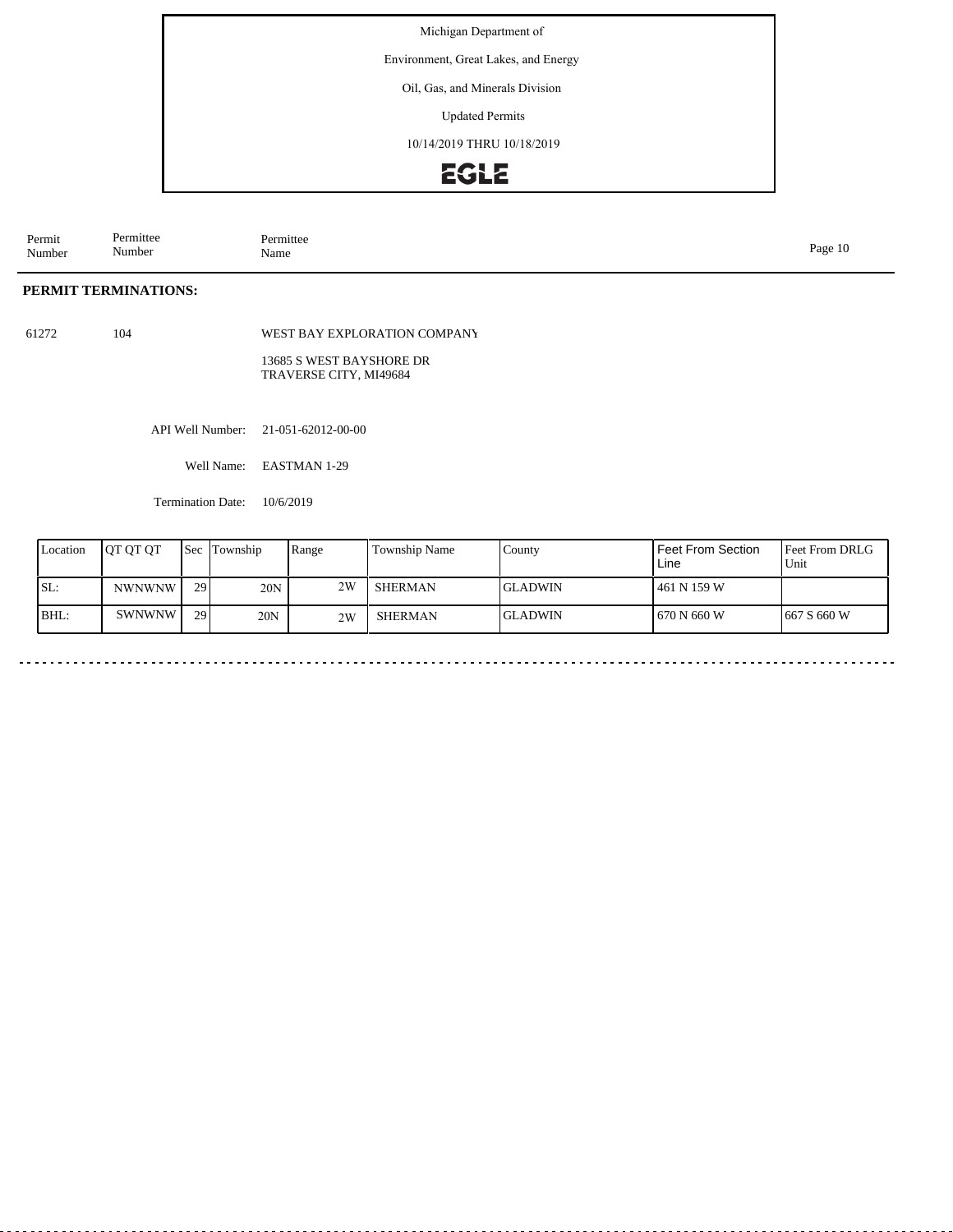Environment, Great Lakes, and Energy

Oil, Gas, and Minerals Division

Updated Permits

10/14/2019 THRU 10/18/2019

# EGLE

Permit Number Permittee<br>Name Name Page 11

### **TRANSFER OF OWNERSHIP:**

Permittee Number

TABLES FOLLOW THIS PAGE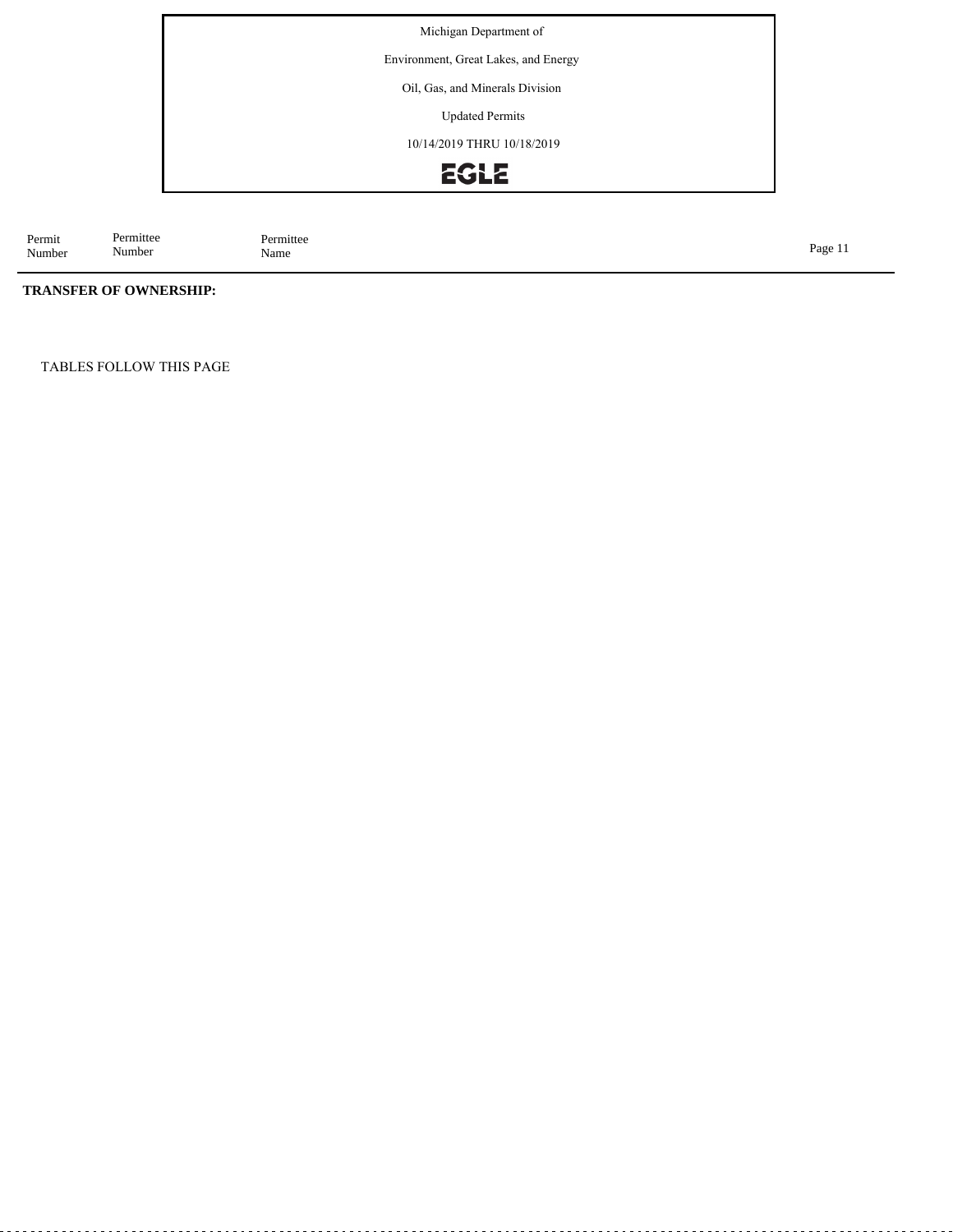| LOCKWOOD LAKE RANCH C2-13<br>RIVIERA OPERATING LLC<br><b>RIVERSIDE ENERGY MI LLC</b><br><b>MONTMORENCY</b><br>13<br>10/15/2019<br>45611<br><b>LOUD</b><br>29 N<br>3 E<br>10/15/2019<br>SHERIDAN CREEK 1-11 SWD<br>45385<br>MONTMORENCY ALBERT<br>29 N<br>1 E<br>RIVIERA OPERATING LLC RIVERSIDE ENERGY MI LLC<br>11<br>3 E<br>10/15/2019<br>RIVIERA OPERATING LLC RIVERSIDE ENERGY MI LLC<br><b>DUMA 4-15</b><br>44824<br>MONTMORENCY LOUD<br>15<br>29 N<br>6 E<br>10/15/2019<br>RIVIERA OPERATING LLC RIVERSIDE ENERGY MI LLC<br>STATE OSSINEKE A4-36<br>49072<br><b>ALPENA</b><br><b>OSSINEKE</b><br>36<br>29 N<br>6 E<br>10/15/2019<br><b>ALPENA</b><br>29 N<br>RIVIERA OPERATING LLC RIVERSIDE ENERGY MI LLC<br>STATE OSSINEKE B4-15<br>49048<br><b>OSSINEKE</b><br>15<br>6 E<br>10/15/2019<br>RIVIERA OPERATING LLC RIVERSIDE ENERGY MI LLC<br>STATE OSSINEKE B4-15<br>49048<br><b>ALPENA</b><br><b>OSSINEKE</b><br>15<br>29 N<br>6 E<br>10/15/2019<br><b>OSSINEKE</b><br>29 N<br>RIVIERA OPERATING LLC RIVERSIDE ENERGY MI LLC<br>STATE OSSINEKE B4-15<br>49048<br><b>ALPENA</b><br>15<br>6 E<br>10/15/2019<br>RIVIERA OPERATING LLC RIVERSIDE ENERGY MI LLC<br>49048<br><b>OSSINEKE</b><br>29 N<br>STATE OSSINEKE B4-15<br><b>ALPENA</b><br>15<br>6 E<br>10/15/2019<br>RIVIERA OPERATING LLC RIVERSIDE ENERGY MI LLC<br>BADER C2-30<br>49016<br><b>ALPENA</b><br><b>OSSINEKE</b><br>30<br>29 N<br>6 E<br>10/15/2019<br>RIVIERA OPERATING LLC RIVERSIDE ENERGY MI LLC<br>SULLIVAN C1-18<br>49014<br><b>OSSINEKE</b><br>18<br>29 N<br><b>ALPENA</b><br>6 E<br>10/15/2019<br>RIVIERA OPERATING LLC RIVERSIDE ENERGY MI LLC<br>49011<br><b>ALPENA</b><br><b>OSSINEKE</b><br>17<br>29 N<br>WALLACE HUNTING CLUB C2-17<br>6 E<br>10/15/2019<br>RIVIERA OPERATING LLC RIVERSIDE ENERGY MI LLC<br>TOWNSEND A2-29<br>49009<br><b>ALPENA</b><br><b>OSSINEKE</b><br>29<br>29 N<br>10/15/2019<br>6 E<br>RIVIERA OPERATING LLC RIVERSIDE ENERGY MI LLC<br>STATE OSSINEKE C2-25<br>49007<br><b>ALPENA</b><br><b>OSSINEKE</b><br>25<br>29 N<br>6 E<br>10/15/2019<br>RIVIERA OPERATING LLC RIVERSIDE ENERGY MI LLC<br>STATE OSSINEKE A1-23<br>49004<br><b>ALPENA</b><br><b>OSSINEKE</b><br>23<br>29 N<br>6 E<br>10/15/2019<br>RIVIERA OPERATING LLC RIVERSIDE ENERGY MI LLC<br>STATE OSSINEKE D2-11<br>49002<br><b>ALPENA</b><br><b>OSSINEKE</b><br>29 N<br>11<br>6 E<br>10/15/2019<br>RIVIERA OPERATING LLC RIVERSIDE ENERGY MI LLC<br>SORENSON B2-30<br>49000<br><b>ALPENA</b><br><b>OSSINEKE</b><br>30<br>29 N<br>6 E<br>10/15/2019<br>RIVIERA OPERATING LLC RIVERSIDE ENERGY MI LLC<br>STATE OSSINEKE C3-36<br>48964<br><b>ALPENA</b><br><b>OSSINEKE</b><br>36<br>29 N<br>6 E<br>10/15/2019<br>RIVIERA OPERATING LLC RIVERSIDE ENERGY MI LLC<br>STATE OSSINEKE C3-26<br>48913<br><b>ALPENA</b><br><b>OSSINEKE</b><br>26<br>29 N<br>6 E<br>10/15/2019<br>RIVIERA OPERATING LLC RIVERSIDE ENERGY MI LLC<br>STATE OSSINEKE D2-14<br>48911<br><b>ALPENA</b><br><b>OSSINEKE</b><br>14<br>29 N<br>6 E<br>10/15/2019<br><b>OSSINEKE</b><br>RIVIERA OPERATING LLC RIVERSIDE ENERGY MI LLC<br>STATE OSSINEKE A3-14<br>48909<br><b>ALPENA</b><br>14<br>29 N<br>2 E<br>57626<br>32 N<br>10/15/2019<br>RIVIERA OPERATING LLC RIVERSIDE ENERGY MI LLC<br><b>MRGC A4-35</b><br>MONTMORENCY MONTMORENCY<br>35<br>2 E<br>10/15/2019<br>RIVIERA OPERATING LLC RIVERSIDE ENERGY MI LLC<br>STATE MONTMORENCY A2-36<br>57393<br>MONTMORENCY MONTMORENCY<br>36<br>32 N<br>2 E<br>10/15/2019<br>57308<br>25<br>32 N<br>RIVIERA OPERATING LLC RIVERSIDE ENERGY MI LLC<br>STATE MONTMORENCY C1-25<br>MONTMORENCY MONTMORENCY<br>2 E<br>10/15/2019<br>57155<br>MONTMORENCY MONTMORENCY<br>36<br>32 N<br>RIVIERA OPERATING LLC RIVERSIDE ENERGY MI LLC<br>STATE MONTMORENCY B3-36<br>2 E<br>10/15/2019<br>RIVIERA OPERATING LLC RIVERSIDE ENERGY MI LLC<br>57154<br>MONTMORENCY MONTMORENCY<br>36<br>32 N<br>STATE MONTMORENCY B1-36<br>2 E<br>10/15/2019<br>57145<br>MONTMORENCY MONTMORENCY<br>26<br>32 N<br>RIVIERA OPERATING LLC RIVERSIDE ENERGY MI LLC<br>STATE MONTMORENCY ETAL C4-26 |            | <b>Transfer Date Previous Operator</b> | <b>New Operator</b> | WellName    | Permit No. County |               | TwpNm           | Sec | Twp TwpDir Rng RngDir |     |
|---------------------------------------------------------------------------------------------------------------------------------------------------------------------------------------------------------------------------------------------------------------------------------------------------------------------------------------------------------------------------------------------------------------------------------------------------------------------------------------------------------------------------------------------------------------------------------------------------------------------------------------------------------------------------------------------------------------------------------------------------------------------------------------------------------------------------------------------------------------------------------------------------------------------------------------------------------------------------------------------------------------------------------------------------------------------------------------------------------------------------------------------------------------------------------------------------------------------------------------------------------------------------------------------------------------------------------------------------------------------------------------------------------------------------------------------------------------------------------------------------------------------------------------------------------------------------------------------------------------------------------------------------------------------------------------------------------------------------------------------------------------------------------------------------------------------------------------------------------------------------------------------------------------------------------------------------------------------------------------------------------------------------------------------------------------------------------------------------------------------------------------------------------------------------------------------------------------------------------------------------------------------------------------------------------------------------------------------------------------------------------------------------------------------------------------------------------------------------------------------------------------------------------------------------------------------------------------------------------------------------------------------------------------------------------------------------------------------------------------------------------------------------------------------------------------------------------------------------------------------------------------------------------------------------------------------------------------------------------------------------------------------------------------------------------------------------------------------------------------------------------------------------------------------------------------------------------------------------------------------------------------------------------------------------------------------------------------------------------------------------------------------------------------------------------------------------------------------------------------------------------------------------------------------------------------------------------------------------------------------------------------------------------------------------------------------------------------------------------------------------------------------------------------------------------------------------------------------------------------------------------------------------------------------------------------------------------------------------------------------------------------------------------------------------------------|------------|----------------------------------------|---------------------|-------------|-------------------|---------------|-----------------|-----|-----------------------|-----|
|                                                                                                                                                                                                                                                                                                                                                                                                                                                                                                                                                                                                                                                                                                                                                                                                                                                                                                                                                                                                                                                                                                                                                                                                                                                                                                                                                                                                                                                                                                                                                                                                                                                                                                                                                                                                                                                                                                                                                                                                                                                                                                                                                                                                                                                                                                                                                                                                                                                                                                                                                                                                                                                                                                                                                                                                                                                                                                                                                                                                                                                                                                                                                                                                                                                                                                                                                                                                                                                                                                                                                                                                                                                                                                                                                                                                                                                                                                                                                                                                                                                               |            |                                        |                     |             |                   |               |                 |     |                       |     |
|                                                                                                                                                                                                                                                                                                                                                                                                                                                                                                                                                                                                                                                                                                                                                                                                                                                                                                                                                                                                                                                                                                                                                                                                                                                                                                                                                                                                                                                                                                                                                                                                                                                                                                                                                                                                                                                                                                                                                                                                                                                                                                                                                                                                                                                                                                                                                                                                                                                                                                                                                                                                                                                                                                                                                                                                                                                                                                                                                                                                                                                                                                                                                                                                                                                                                                                                                                                                                                                                                                                                                                                                                                                                                                                                                                                                                                                                                                                                                                                                                                                               |            |                                        |                     |             |                   |               |                 |     |                       |     |
|                                                                                                                                                                                                                                                                                                                                                                                                                                                                                                                                                                                                                                                                                                                                                                                                                                                                                                                                                                                                                                                                                                                                                                                                                                                                                                                                                                                                                                                                                                                                                                                                                                                                                                                                                                                                                                                                                                                                                                                                                                                                                                                                                                                                                                                                                                                                                                                                                                                                                                                                                                                                                                                                                                                                                                                                                                                                                                                                                                                                                                                                                                                                                                                                                                                                                                                                                                                                                                                                                                                                                                                                                                                                                                                                                                                                                                                                                                                                                                                                                                                               |            |                                        |                     |             |                   |               |                 |     |                       |     |
|                                                                                                                                                                                                                                                                                                                                                                                                                                                                                                                                                                                                                                                                                                                                                                                                                                                                                                                                                                                                                                                                                                                                                                                                                                                                                                                                                                                                                                                                                                                                                                                                                                                                                                                                                                                                                                                                                                                                                                                                                                                                                                                                                                                                                                                                                                                                                                                                                                                                                                                                                                                                                                                                                                                                                                                                                                                                                                                                                                                                                                                                                                                                                                                                                                                                                                                                                                                                                                                                                                                                                                                                                                                                                                                                                                                                                                                                                                                                                                                                                                                               |            |                                        |                     |             |                   |               |                 |     |                       |     |
|                                                                                                                                                                                                                                                                                                                                                                                                                                                                                                                                                                                                                                                                                                                                                                                                                                                                                                                                                                                                                                                                                                                                                                                                                                                                                                                                                                                                                                                                                                                                                                                                                                                                                                                                                                                                                                                                                                                                                                                                                                                                                                                                                                                                                                                                                                                                                                                                                                                                                                                                                                                                                                                                                                                                                                                                                                                                                                                                                                                                                                                                                                                                                                                                                                                                                                                                                                                                                                                                                                                                                                                                                                                                                                                                                                                                                                                                                                                                                                                                                                                               |            |                                        |                     |             |                   |               |                 |     |                       |     |
|                                                                                                                                                                                                                                                                                                                                                                                                                                                                                                                                                                                                                                                                                                                                                                                                                                                                                                                                                                                                                                                                                                                                                                                                                                                                                                                                                                                                                                                                                                                                                                                                                                                                                                                                                                                                                                                                                                                                                                                                                                                                                                                                                                                                                                                                                                                                                                                                                                                                                                                                                                                                                                                                                                                                                                                                                                                                                                                                                                                                                                                                                                                                                                                                                                                                                                                                                                                                                                                                                                                                                                                                                                                                                                                                                                                                                                                                                                                                                                                                                                                               |            |                                        |                     |             |                   |               |                 |     |                       |     |
|                                                                                                                                                                                                                                                                                                                                                                                                                                                                                                                                                                                                                                                                                                                                                                                                                                                                                                                                                                                                                                                                                                                                                                                                                                                                                                                                                                                                                                                                                                                                                                                                                                                                                                                                                                                                                                                                                                                                                                                                                                                                                                                                                                                                                                                                                                                                                                                                                                                                                                                                                                                                                                                                                                                                                                                                                                                                                                                                                                                                                                                                                                                                                                                                                                                                                                                                                                                                                                                                                                                                                                                                                                                                                                                                                                                                                                                                                                                                                                                                                                                               |            |                                        |                     |             |                   |               |                 |     |                       |     |
|                                                                                                                                                                                                                                                                                                                                                                                                                                                                                                                                                                                                                                                                                                                                                                                                                                                                                                                                                                                                                                                                                                                                                                                                                                                                                                                                                                                                                                                                                                                                                                                                                                                                                                                                                                                                                                                                                                                                                                                                                                                                                                                                                                                                                                                                                                                                                                                                                                                                                                                                                                                                                                                                                                                                                                                                                                                                                                                                                                                                                                                                                                                                                                                                                                                                                                                                                                                                                                                                                                                                                                                                                                                                                                                                                                                                                                                                                                                                                                                                                                                               |            |                                        |                     |             |                   |               |                 |     |                       |     |
|                                                                                                                                                                                                                                                                                                                                                                                                                                                                                                                                                                                                                                                                                                                                                                                                                                                                                                                                                                                                                                                                                                                                                                                                                                                                                                                                                                                                                                                                                                                                                                                                                                                                                                                                                                                                                                                                                                                                                                                                                                                                                                                                                                                                                                                                                                                                                                                                                                                                                                                                                                                                                                                                                                                                                                                                                                                                                                                                                                                                                                                                                                                                                                                                                                                                                                                                                                                                                                                                                                                                                                                                                                                                                                                                                                                                                                                                                                                                                                                                                                                               |            |                                        |                     |             |                   |               |                 |     |                       |     |
|                                                                                                                                                                                                                                                                                                                                                                                                                                                                                                                                                                                                                                                                                                                                                                                                                                                                                                                                                                                                                                                                                                                                                                                                                                                                                                                                                                                                                                                                                                                                                                                                                                                                                                                                                                                                                                                                                                                                                                                                                                                                                                                                                                                                                                                                                                                                                                                                                                                                                                                                                                                                                                                                                                                                                                                                                                                                                                                                                                                                                                                                                                                                                                                                                                                                                                                                                                                                                                                                                                                                                                                                                                                                                                                                                                                                                                                                                                                                                                                                                                                               |            |                                        |                     |             |                   |               |                 |     |                       |     |
|                                                                                                                                                                                                                                                                                                                                                                                                                                                                                                                                                                                                                                                                                                                                                                                                                                                                                                                                                                                                                                                                                                                                                                                                                                                                                                                                                                                                                                                                                                                                                                                                                                                                                                                                                                                                                                                                                                                                                                                                                                                                                                                                                                                                                                                                                                                                                                                                                                                                                                                                                                                                                                                                                                                                                                                                                                                                                                                                                                                                                                                                                                                                                                                                                                                                                                                                                                                                                                                                                                                                                                                                                                                                                                                                                                                                                                                                                                                                                                                                                                                               |            |                                        |                     |             |                   |               |                 |     |                       |     |
|                                                                                                                                                                                                                                                                                                                                                                                                                                                                                                                                                                                                                                                                                                                                                                                                                                                                                                                                                                                                                                                                                                                                                                                                                                                                                                                                                                                                                                                                                                                                                                                                                                                                                                                                                                                                                                                                                                                                                                                                                                                                                                                                                                                                                                                                                                                                                                                                                                                                                                                                                                                                                                                                                                                                                                                                                                                                                                                                                                                                                                                                                                                                                                                                                                                                                                                                                                                                                                                                                                                                                                                                                                                                                                                                                                                                                                                                                                                                                                                                                                                               |            |                                        |                     |             |                   |               |                 |     |                       |     |
|                                                                                                                                                                                                                                                                                                                                                                                                                                                                                                                                                                                                                                                                                                                                                                                                                                                                                                                                                                                                                                                                                                                                                                                                                                                                                                                                                                                                                                                                                                                                                                                                                                                                                                                                                                                                                                                                                                                                                                                                                                                                                                                                                                                                                                                                                                                                                                                                                                                                                                                                                                                                                                                                                                                                                                                                                                                                                                                                                                                                                                                                                                                                                                                                                                                                                                                                                                                                                                                                                                                                                                                                                                                                                                                                                                                                                                                                                                                                                                                                                                                               |            |                                        |                     |             |                   |               |                 |     |                       |     |
|                                                                                                                                                                                                                                                                                                                                                                                                                                                                                                                                                                                                                                                                                                                                                                                                                                                                                                                                                                                                                                                                                                                                                                                                                                                                                                                                                                                                                                                                                                                                                                                                                                                                                                                                                                                                                                                                                                                                                                                                                                                                                                                                                                                                                                                                                                                                                                                                                                                                                                                                                                                                                                                                                                                                                                                                                                                                                                                                                                                                                                                                                                                                                                                                                                                                                                                                                                                                                                                                                                                                                                                                                                                                                                                                                                                                                                                                                                                                                                                                                                                               |            |                                        |                     |             |                   |               |                 |     |                       |     |
|                                                                                                                                                                                                                                                                                                                                                                                                                                                                                                                                                                                                                                                                                                                                                                                                                                                                                                                                                                                                                                                                                                                                                                                                                                                                                                                                                                                                                                                                                                                                                                                                                                                                                                                                                                                                                                                                                                                                                                                                                                                                                                                                                                                                                                                                                                                                                                                                                                                                                                                                                                                                                                                                                                                                                                                                                                                                                                                                                                                                                                                                                                                                                                                                                                                                                                                                                                                                                                                                                                                                                                                                                                                                                                                                                                                                                                                                                                                                                                                                                                                               |            |                                        |                     |             |                   |               |                 |     |                       |     |
|                                                                                                                                                                                                                                                                                                                                                                                                                                                                                                                                                                                                                                                                                                                                                                                                                                                                                                                                                                                                                                                                                                                                                                                                                                                                                                                                                                                                                                                                                                                                                                                                                                                                                                                                                                                                                                                                                                                                                                                                                                                                                                                                                                                                                                                                                                                                                                                                                                                                                                                                                                                                                                                                                                                                                                                                                                                                                                                                                                                                                                                                                                                                                                                                                                                                                                                                                                                                                                                                                                                                                                                                                                                                                                                                                                                                                                                                                                                                                                                                                                                               |            |                                        |                     |             |                   |               |                 |     |                       |     |
|                                                                                                                                                                                                                                                                                                                                                                                                                                                                                                                                                                                                                                                                                                                                                                                                                                                                                                                                                                                                                                                                                                                                                                                                                                                                                                                                                                                                                                                                                                                                                                                                                                                                                                                                                                                                                                                                                                                                                                                                                                                                                                                                                                                                                                                                                                                                                                                                                                                                                                                                                                                                                                                                                                                                                                                                                                                                                                                                                                                                                                                                                                                                                                                                                                                                                                                                                                                                                                                                                                                                                                                                                                                                                                                                                                                                                                                                                                                                                                                                                                                               |            |                                        |                     |             |                   |               |                 |     |                       |     |
|                                                                                                                                                                                                                                                                                                                                                                                                                                                                                                                                                                                                                                                                                                                                                                                                                                                                                                                                                                                                                                                                                                                                                                                                                                                                                                                                                                                                                                                                                                                                                                                                                                                                                                                                                                                                                                                                                                                                                                                                                                                                                                                                                                                                                                                                                                                                                                                                                                                                                                                                                                                                                                                                                                                                                                                                                                                                                                                                                                                                                                                                                                                                                                                                                                                                                                                                                                                                                                                                                                                                                                                                                                                                                                                                                                                                                                                                                                                                                                                                                                                               |            |                                        |                     |             |                   |               |                 |     |                       |     |
|                                                                                                                                                                                                                                                                                                                                                                                                                                                                                                                                                                                                                                                                                                                                                                                                                                                                                                                                                                                                                                                                                                                                                                                                                                                                                                                                                                                                                                                                                                                                                                                                                                                                                                                                                                                                                                                                                                                                                                                                                                                                                                                                                                                                                                                                                                                                                                                                                                                                                                                                                                                                                                                                                                                                                                                                                                                                                                                                                                                                                                                                                                                                                                                                                                                                                                                                                                                                                                                                                                                                                                                                                                                                                                                                                                                                                                                                                                                                                                                                                                                               |            |                                        |                     |             |                   |               |                 |     |                       |     |
|                                                                                                                                                                                                                                                                                                                                                                                                                                                                                                                                                                                                                                                                                                                                                                                                                                                                                                                                                                                                                                                                                                                                                                                                                                                                                                                                                                                                                                                                                                                                                                                                                                                                                                                                                                                                                                                                                                                                                                                                                                                                                                                                                                                                                                                                                                                                                                                                                                                                                                                                                                                                                                                                                                                                                                                                                                                                                                                                                                                                                                                                                                                                                                                                                                                                                                                                                                                                                                                                                                                                                                                                                                                                                                                                                                                                                                                                                                                                                                                                                                                               |            |                                        |                     |             |                   |               |                 |     |                       |     |
|                                                                                                                                                                                                                                                                                                                                                                                                                                                                                                                                                                                                                                                                                                                                                                                                                                                                                                                                                                                                                                                                                                                                                                                                                                                                                                                                                                                                                                                                                                                                                                                                                                                                                                                                                                                                                                                                                                                                                                                                                                                                                                                                                                                                                                                                                                                                                                                                                                                                                                                                                                                                                                                                                                                                                                                                                                                                                                                                                                                                                                                                                                                                                                                                                                                                                                                                                                                                                                                                                                                                                                                                                                                                                                                                                                                                                                                                                                                                                                                                                                                               |            |                                        |                     |             |                   |               |                 |     |                       |     |
|                                                                                                                                                                                                                                                                                                                                                                                                                                                                                                                                                                                                                                                                                                                                                                                                                                                                                                                                                                                                                                                                                                                                                                                                                                                                                                                                                                                                                                                                                                                                                                                                                                                                                                                                                                                                                                                                                                                                                                                                                                                                                                                                                                                                                                                                                                                                                                                                                                                                                                                                                                                                                                                                                                                                                                                                                                                                                                                                                                                                                                                                                                                                                                                                                                                                                                                                                                                                                                                                                                                                                                                                                                                                                                                                                                                                                                                                                                                                                                                                                                                               |            |                                        |                     |             |                   |               |                 |     |                       |     |
|                                                                                                                                                                                                                                                                                                                                                                                                                                                                                                                                                                                                                                                                                                                                                                                                                                                                                                                                                                                                                                                                                                                                                                                                                                                                                                                                                                                                                                                                                                                                                                                                                                                                                                                                                                                                                                                                                                                                                                                                                                                                                                                                                                                                                                                                                                                                                                                                                                                                                                                                                                                                                                                                                                                                                                                                                                                                                                                                                                                                                                                                                                                                                                                                                                                                                                                                                                                                                                                                                                                                                                                                                                                                                                                                                                                                                                                                                                                                                                                                                                                               |            |                                        |                     |             |                   |               |                 |     |                       |     |
|                                                                                                                                                                                                                                                                                                                                                                                                                                                                                                                                                                                                                                                                                                                                                                                                                                                                                                                                                                                                                                                                                                                                                                                                                                                                                                                                                                                                                                                                                                                                                                                                                                                                                                                                                                                                                                                                                                                                                                                                                                                                                                                                                                                                                                                                                                                                                                                                                                                                                                                                                                                                                                                                                                                                                                                                                                                                                                                                                                                                                                                                                                                                                                                                                                                                                                                                                                                                                                                                                                                                                                                                                                                                                                                                                                                                                                                                                                                                                                                                                                                               |            |                                        |                     |             |                   |               |                 |     |                       |     |
|                                                                                                                                                                                                                                                                                                                                                                                                                                                                                                                                                                                                                                                                                                                                                                                                                                                                                                                                                                                                                                                                                                                                                                                                                                                                                                                                                                                                                                                                                                                                                                                                                                                                                                                                                                                                                                                                                                                                                                                                                                                                                                                                                                                                                                                                                                                                                                                                                                                                                                                                                                                                                                                                                                                                                                                                                                                                                                                                                                                                                                                                                                                                                                                                                                                                                                                                                                                                                                                                                                                                                                                                                                                                                                                                                                                                                                                                                                                                                                                                                                                               |            |                                        |                     |             |                   |               |                 |     |                       |     |
|                                                                                                                                                                                                                                                                                                                                                                                                                                                                                                                                                                                                                                                                                                                                                                                                                                                                                                                                                                                                                                                                                                                                                                                                                                                                                                                                                                                                                                                                                                                                                                                                                                                                                                                                                                                                                                                                                                                                                                                                                                                                                                                                                                                                                                                                                                                                                                                                                                                                                                                                                                                                                                                                                                                                                                                                                                                                                                                                                                                                                                                                                                                                                                                                                                                                                                                                                                                                                                                                                                                                                                                                                                                                                                                                                                                                                                                                                                                                                                                                                                                               |            |                                        |                     |             |                   |               |                 |     |                       |     |
| RIVIERA OPERATING LLC RIVERSIDE ENERGY MI LLC                                                                                                                                                                                                                                                                                                                                                                                                                                                                                                                                                                                                                                                                                                                                                                                                                                                                                                                                                                                                                                                                                                                                                                                                                                                                                                                                                                                                                                                                                                                                                                                                                                                                                                                                                                                                                                                                                                                                                                                                                                                                                                                                                                                                                                                                                                                                                                                                                                                                                                                                                                                                                                                                                                                                                                                                                                                                                                                                                                                                                                                                                                                                                                                                                                                                                                                                                                                                                                                                                                                                                                                                                                                                                                                                                                                                                                                                                                                                                                                                                 | 10/15/2019 |                                        |                     | BADER B2-29 | 49073             | <b>ALPENA</b> | <b>OSSINEKE</b> | 29  | 29 N                  | 6 E |
| 6 E<br>10/15/2019<br>49049<br><b>ALPENA</b><br><b>OSSINEKE</b><br>15<br>29 N<br>RIVIERA OPERATING LLC RIVERSIDE ENERGY MI LLC<br>STATE OSSINEKE D4-15                                                                                                                                                                                                                                                                                                                                                                                                                                                                                                                                                                                                                                                                                                                                                                                                                                                                                                                                                                                                                                                                                                                                                                                                                                                                                                                                                                                                                                                                                                                                                                                                                                                                                                                                                                                                                                                                                                                                                                                                                                                                                                                                                                                                                                                                                                                                                                                                                                                                                                                                                                                                                                                                                                                                                                                                                                                                                                                                                                                                                                                                                                                                                                                                                                                                                                                                                                                                                                                                                                                                                                                                                                                                                                                                                                                                                                                                                                         |            |                                        |                     |             |                   |               |                 |     |                       |     |
| 6 E<br>10/15/2019<br>49034<br><b>ALPENA</b><br><b>OSSINEKE</b><br>RIVIERA OPERATING LLC RIVERSIDE ENERGY MI LLC<br>TIBOR ET AL D3-9<br>9<br>29 N                                                                                                                                                                                                                                                                                                                                                                                                                                                                                                                                                                                                                                                                                                                                                                                                                                                                                                                                                                                                                                                                                                                                                                                                                                                                                                                                                                                                                                                                                                                                                                                                                                                                                                                                                                                                                                                                                                                                                                                                                                                                                                                                                                                                                                                                                                                                                                                                                                                                                                                                                                                                                                                                                                                                                                                                                                                                                                                                                                                                                                                                                                                                                                                                                                                                                                                                                                                                                                                                                                                                                                                                                                                                                                                                                                                                                                                                                                              |            |                                        |                     |             |                   |               |                 |     |                       |     |
| 6 E<br>10/15/2019<br>RIVIERA OPERATING LLC RIVERSIDE ENERGY MI LLC<br>49012<br><b>ALPENA</b><br><b>OSSINEKE</b><br>18<br>AVENDT B2-18<br>29 N                                                                                                                                                                                                                                                                                                                                                                                                                                                                                                                                                                                                                                                                                                                                                                                                                                                                                                                                                                                                                                                                                                                                                                                                                                                                                                                                                                                                                                                                                                                                                                                                                                                                                                                                                                                                                                                                                                                                                                                                                                                                                                                                                                                                                                                                                                                                                                                                                                                                                                                                                                                                                                                                                                                                                                                                                                                                                                                                                                                                                                                                                                                                                                                                                                                                                                                                                                                                                                                                                                                                                                                                                                                                                                                                                                                                                                                                                                                 |            |                                        |                     |             |                   |               |                 |     |                       |     |
| 6 E<br>10/15/2019<br>RIVIERA OPERATING LLC RIVERSIDE ENERGY MI LLC<br>BADER C4-30<br>49010<br><b>ALPENA</b><br><b>OSSINEKE</b><br>30<br>29 N                                                                                                                                                                                                                                                                                                                                                                                                                                                                                                                                                                                                                                                                                                                                                                                                                                                                                                                                                                                                                                                                                                                                                                                                                                                                                                                                                                                                                                                                                                                                                                                                                                                                                                                                                                                                                                                                                                                                                                                                                                                                                                                                                                                                                                                                                                                                                                                                                                                                                                                                                                                                                                                                                                                                                                                                                                                                                                                                                                                                                                                                                                                                                                                                                                                                                                                                                                                                                                                                                                                                                                                                                                                                                                                                                                                                                                                                                                                  |            |                                        |                     |             |                   |               |                 |     |                       |     |
| 6 E<br>10/15/2019<br>RIVIERA OPERATING LLC RIVERSIDE ENERGY MI LLC<br>WILD C4-19<br>49008<br><b>ALPENA</b><br><b>OSSINEKE</b><br>19<br>29 N                                                                                                                                                                                                                                                                                                                                                                                                                                                                                                                                                                                                                                                                                                                                                                                                                                                                                                                                                                                                                                                                                                                                                                                                                                                                                                                                                                                                                                                                                                                                                                                                                                                                                                                                                                                                                                                                                                                                                                                                                                                                                                                                                                                                                                                                                                                                                                                                                                                                                                                                                                                                                                                                                                                                                                                                                                                                                                                                                                                                                                                                                                                                                                                                                                                                                                                                                                                                                                                                                                                                                                                                                                                                                                                                                                                                                                                                                                                   |            |                                        |                     |             |                   |               |                 |     |                       |     |
| 10/15/2019<br>6 E<br>RIVIERA OPERATING LLC RIVERSIDE ENERGY MI LLC<br>STATE OSSINEKE D4-11<br>49003<br><b>ALPENA</b><br><b>OSSINEKE</b><br>29 N<br>11                                                                                                                                                                                                                                                                                                                                                                                                                                                                                                                                                                                                                                                                                                                                                                                                                                                                                                                                                                                                                                                                                                                                                                                                                                                                                                                                                                                                                                                                                                                                                                                                                                                                                                                                                                                                                                                                                                                                                                                                                                                                                                                                                                                                                                                                                                                                                                                                                                                                                                                                                                                                                                                                                                                                                                                                                                                                                                                                                                                                                                                                                                                                                                                                                                                                                                                                                                                                                                                                                                                                                                                                                                                                                                                                                                                                                                                                                                         |            |                                        |                     |             |                   |               |                 |     |                       |     |
| 6 E<br>10/15/2019<br><b>OSSINEKE</b><br>RIVIERA OPERATING LLC RIVERSIDE ENERGY MI LLC<br>ANDOR A3-19<br>49001<br><b>ALPENA</b><br>19<br>29 N                                                                                                                                                                                                                                                                                                                                                                                                                                                                                                                                                                                                                                                                                                                                                                                                                                                                                                                                                                                                                                                                                                                                                                                                                                                                                                                                                                                                                                                                                                                                                                                                                                                                                                                                                                                                                                                                                                                                                                                                                                                                                                                                                                                                                                                                                                                                                                                                                                                                                                                                                                                                                                                                                                                                                                                                                                                                                                                                                                                                                                                                                                                                                                                                                                                                                                                                                                                                                                                                                                                                                                                                                                                                                                                                                                                                                                                                                                                  |            |                                        |                     |             |                   |               |                 |     |                       |     |
| 6 E<br>10/15/2019<br>RIVIERA OPERATING LLC RIVERSIDE ENERGY MI LLC<br>STATE OSSINEKE C4-14<br>48933<br><b>ALPENA</b><br><b>OSSINEKE</b><br>14<br>29 N                                                                                                                                                                                                                                                                                                                                                                                                                                                                                                                                                                                                                                                                                                                                                                                                                                                                                                                                                                                                                                                                                                                                                                                                                                                                                                                                                                                                                                                                                                                                                                                                                                                                                                                                                                                                                                                                                                                                                                                                                                                                                                                                                                                                                                                                                                                                                                                                                                                                                                                                                                                                                                                                                                                                                                                                                                                                                                                                                                                                                                                                                                                                                                                                                                                                                                                                                                                                                                                                                                                                                                                                                                                                                                                                                                                                                                                                                                         |            |                                        |                     |             |                   |               |                 |     |                       |     |
| 6 E<br>10/15/2019<br>48912<br><b>ALPENA</b><br><b>OSSINEKE</b><br>26<br>29 N<br>RIVIERA OPERATING LLC RIVERSIDE ENERGY MI LLC<br>STATE OSSINEKE B2-26                                                                                                                                                                                                                                                                                                                                                                                                                                                                                                                                                                                                                                                                                                                                                                                                                                                                                                                                                                                                                                                                                                                                                                                                                                                                                                                                                                                                                                                                                                                                                                                                                                                                                                                                                                                                                                                                                                                                                                                                                                                                                                                                                                                                                                                                                                                                                                                                                                                                                                                                                                                                                                                                                                                                                                                                                                                                                                                                                                                                                                                                                                                                                                                                                                                                                                                                                                                                                                                                                                                                                                                                                                                                                                                                                                                                                                                                                                         |            |                                        |                     |             |                   |               |                 |     |                       |     |
| 6 E<br>10/15/2019<br>RIVIERA OPERATING LLC RIVERSIDE ENERGY MI LLC<br>48908<br><b>OSSINEKE</b><br>10<br>29 N<br>STATE OSSINEKE A3-10<br><b>ALPENA</b>                                                                                                                                                                                                                                                                                                                                                                                                                                                                                                                                                                                                                                                                                                                                                                                                                                                                                                                                                                                                                                                                                                                                                                                                                                                                                                                                                                                                                                                                                                                                                                                                                                                                                                                                                                                                                                                                                                                                                                                                                                                                                                                                                                                                                                                                                                                                                                                                                                                                                                                                                                                                                                                                                                                                                                                                                                                                                                                                                                                                                                                                                                                                                                                                                                                                                                                                                                                                                                                                                                                                                                                                                                                                                                                                                                                                                                                                                                         |            |                                        |                     |             |                   |               |                 |     |                       |     |
| 5 E<br>10/16/2019<br>RIVIERA OPERATING LLC RIVERSIDE ENERGY MI LLC<br>BROAD C1-22<br>49381<br><b>ALPENA</b><br><b>OSSINEKE</b><br>22<br>29 N                                                                                                                                                                                                                                                                                                                                                                                                                                                                                                                                                                                                                                                                                                                                                                                                                                                                                                                                                                                                                                                                                                                                                                                                                                                                                                                                                                                                                                                                                                                                                                                                                                                                                                                                                                                                                                                                                                                                                                                                                                                                                                                                                                                                                                                                                                                                                                                                                                                                                                                                                                                                                                                                                                                                                                                                                                                                                                                                                                                                                                                                                                                                                                                                                                                                                                                                                                                                                                                                                                                                                                                                                                                                                                                                                                                                                                                                                                                  |            |                                        |                     |             |                   |               |                 |     |                       |     |
| 5 E<br>10/16/2019<br>RIVIERA OPERATING LLC RIVERSIDE ENERGY MI LLC<br><b>AMLOTTE A4-24</b><br>49294<br><b>ALPENA</b><br><b>OSSINEKE</b><br>24<br>29 N                                                                                                                                                                                                                                                                                                                                                                                                                                                                                                                                                                                                                                                                                                                                                                                                                                                                                                                                                                                                                                                                                                                                                                                                                                                                                                                                                                                                                                                                                                                                                                                                                                                                                                                                                                                                                                                                                                                                                                                                                                                                                                                                                                                                                                                                                                                                                                                                                                                                                                                                                                                                                                                                                                                                                                                                                                                                                                                                                                                                                                                                                                                                                                                                                                                                                                                                                                                                                                                                                                                                                                                                                                                                                                                                                                                                                                                                                                         |            |                                        |                     |             |                   |               |                 |     |                       |     |
| 5 E<br>10/16/2019<br>RIVIERA OPERATING LLC RIVERSIDE ENERGY MI LLC<br>49293<br><b>ALPENA</b><br><b>OSSINEKE</b><br>23<br>29 N<br>LOG CABIN HUNTING CLUB A4-23                                                                                                                                                                                                                                                                                                                                                                                                                                                                                                                                                                                                                                                                                                                                                                                                                                                                                                                                                                                                                                                                                                                                                                                                                                                                                                                                                                                                                                                                                                                                                                                                                                                                                                                                                                                                                                                                                                                                                                                                                                                                                                                                                                                                                                                                                                                                                                                                                                                                                                                                                                                                                                                                                                                                                                                                                                                                                                                                                                                                                                                                                                                                                                                                                                                                                                                                                                                                                                                                                                                                                                                                                                                                                                                                                                                                                                                                                                 |            |                                        |                     |             |                   |               |                 |     |                       |     |
| 7 E<br>10/16/2019<br>RIVIERA OPERATING LLC RIVERSIDE ENERGY MI LLC<br>GEROW D4-34<br>49260<br><b>OSSINEKE</b><br>34<br>29 N<br><b>ALPENA</b>                                                                                                                                                                                                                                                                                                                                                                                                                                                                                                                                                                                                                                                                                                                                                                                                                                                                                                                                                                                                                                                                                                                                                                                                                                                                                                                                                                                                                                                                                                                                                                                                                                                                                                                                                                                                                                                                                                                                                                                                                                                                                                                                                                                                                                                                                                                                                                                                                                                                                                                                                                                                                                                                                                                                                                                                                                                                                                                                                                                                                                                                                                                                                                                                                                                                                                                                                                                                                                                                                                                                                                                                                                                                                                                                                                                                                                                                                                                  |            |                                        |                     |             |                   |               |                 |     |                       |     |
| 7 E<br>10/16/2019<br>RIVIERA OPERATING LLC RIVERSIDE ENERGY MI LLC<br>49225<br><b>ALPENA</b><br><b>OSSINEKE</b><br>29 N<br>SEGUIN 7-13<br>13                                                                                                                                                                                                                                                                                                                                                                                                                                                                                                                                                                                                                                                                                                                                                                                                                                                                                                                                                                                                                                                                                                                                                                                                                                                                                                                                                                                                                                                                                                                                                                                                                                                                                                                                                                                                                                                                                                                                                                                                                                                                                                                                                                                                                                                                                                                                                                                                                                                                                                                                                                                                                                                                                                                                                                                                                                                                                                                                                                                                                                                                                                                                                                                                                                                                                                                                                                                                                                                                                                                                                                                                                                                                                                                                                                                                                                                                                                                  |            |                                        |                     |             |                   |               |                 |     |                       |     |
| 6 E<br>10/16/2019<br>RIVIERA OPERATING LLC RIVERSIDE ENERGY MI LLC<br>49122<br><b>OSSINEKE</b><br>29 N<br>STATE OSSINEKE C4-10<br><b>ALPENA</b><br>10                                                                                                                                                                                                                                                                                                                                                                                                                                                                                                                                                                                                                                                                                                                                                                                                                                                                                                                                                                                                                                                                                                                                                                                                                                                                                                                                                                                                                                                                                                                                                                                                                                                                                                                                                                                                                                                                                                                                                                                                                                                                                                                                                                                                                                                                                                                                                                                                                                                                                                                                                                                                                                                                                                                                                                                                                                                                                                                                                                                                                                                                                                                                                                                                                                                                                                                                                                                                                                                                                                                                                                                                                                                                                                                                                                                                                                                                                                         |            |                                        |                     |             |                   |               |                 |     |                       |     |
| 6 E<br>10/16/2019<br>RIVIERA OPERATING LLC RIVERSIDE ENERGY MI LLC<br>STATE OSSINEKE D1-2<br>49117<br><b>ALPENA</b><br><b>OSSINEKE</b><br>$\overline{2}$<br>29 N                                                                                                                                                                                                                                                                                                                                                                                                                                                                                                                                                                                                                                                                                                                                                                                                                                                                                                                                                                                                                                                                                                                                                                                                                                                                                                                                                                                                                                                                                                                                                                                                                                                                                                                                                                                                                                                                                                                                                                                                                                                                                                                                                                                                                                                                                                                                                                                                                                                                                                                                                                                                                                                                                                                                                                                                                                                                                                                                                                                                                                                                                                                                                                                                                                                                                                                                                                                                                                                                                                                                                                                                                                                                                                                                                                                                                                                                                              |            |                                        |                     |             |                   |               |                 |     |                       |     |
| 5 E<br>10/16/2019<br>RIVIERA OPERATING LLC RIVERSIDE ENERGY MI LLC<br>BROAD B1-27<br>49583<br><b>ALPENA</b><br><b>OSSINEKE</b><br>27<br>29 N                                                                                                                                                                                                                                                                                                                                                                                                                                                                                                                                                                                                                                                                                                                                                                                                                                                                                                                                                                                                                                                                                                                                                                                                                                                                                                                                                                                                                                                                                                                                                                                                                                                                                                                                                                                                                                                                                                                                                                                                                                                                                                                                                                                                                                                                                                                                                                                                                                                                                                                                                                                                                                                                                                                                                                                                                                                                                                                                                                                                                                                                                                                                                                                                                                                                                                                                                                                                                                                                                                                                                                                                                                                                                                                                                                                                                                                                                                                  |            |                                        |                     |             |                   |               |                 |     |                       |     |
| 5 E<br>10/16/2019<br>RIVIERA OPERATING LLC RIVERSIDE ENERGY MI LLC<br>BROAD B1-27<br>49583<br><b>ALPENA</b><br><b>OSSINEKE</b><br>27<br>29 N                                                                                                                                                                                                                                                                                                                                                                                                                                                                                                                                                                                                                                                                                                                                                                                                                                                                                                                                                                                                                                                                                                                                                                                                                                                                                                                                                                                                                                                                                                                                                                                                                                                                                                                                                                                                                                                                                                                                                                                                                                                                                                                                                                                                                                                                                                                                                                                                                                                                                                                                                                                                                                                                                                                                                                                                                                                                                                                                                                                                                                                                                                                                                                                                                                                                                                                                                                                                                                                                                                                                                                                                                                                                                                                                                                                                                                                                                                                  |            |                                        |                     |             |                   |               |                 |     |                       |     |
| 27<br>5 E<br>10/16/2019<br>RIVIERA OPERATING LLC RIVERSIDE ENERGY MI LLC<br>BROAD B1-27<br>49583<br><b>ALPENA</b><br><b>OSSINEKE</b><br>29 N                                                                                                                                                                                                                                                                                                                                                                                                                                                                                                                                                                                                                                                                                                                                                                                                                                                                                                                                                                                                                                                                                                                                                                                                                                                                                                                                                                                                                                                                                                                                                                                                                                                                                                                                                                                                                                                                                                                                                                                                                                                                                                                                                                                                                                                                                                                                                                                                                                                                                                                                                                                                                                                                                                                                                                                                                                                                                                                                                                                                                                                                                                                                                                                                                                                                                                                                                                                                                                                                                                                                                                                                                                                                                                                                                                                                                                                                                                                  |            |                                        |                     |             |                   |               |                 |     |                       |     |
| 27<br>29 N<br>5 E<br>10/16/2019<br>RIVIERA OPERATING LLC RIVERSIDE ENERGY MI LLC<br>BROAD B1-27<br>49583<br><b>ALPENA</b><br><b>OSSINEKE</b>                                                                                                                                                                                                                                                                                                                                                                                                                                                                                                                                                                                                                                                                                                                                                                                                                                                                                                                                                                                                                                                                                                                                                                                                                                                                                                                                                                                                                                                                                                                                                                                                                                                                                                                                                                                                                                                                                                                                                                                                                                                                                                                                                                                                                                                                                                                                                                                                                                                                                                                                                                                                                                                                                                                                                                                                                                                                                                                                                                                                                                                                                                                                                                                                                                                                                                                                                                                                                                                                                                                                                                                                                                                                                                                                                                                                                                                                                                                  |            |                                        |                     |             |                   |               |                 |     |                       |     |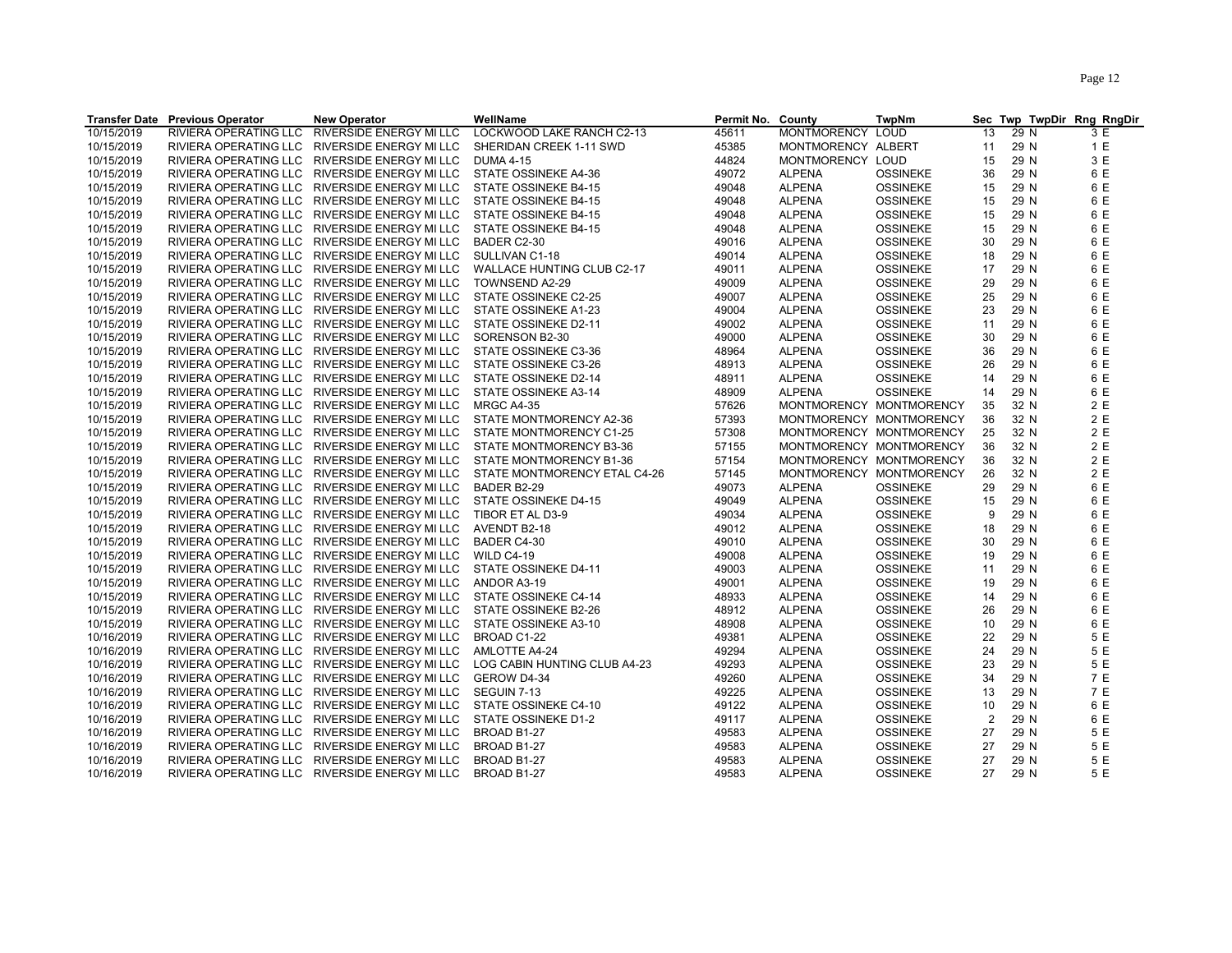|            | <b>Transfer Date Previous Operator</b> | <b>New Operator</b>                           | WellName                            | Permit No. County |               | <b>TwpNm</b>    |                | Sec Twp TwpDir Rng RngDir |     |
|------------|----------------------------------------|-----------------------------------------------|-------------------------------------|-------------------|---------------|-----------------|----------------|---------------------------|-----|
| 10/16/2019 | RIVIERA OPERATING LLC                  | RIVERSIDE ENERGY MI LLC                       | BROAD B1-27                         | 49583             | <b>ALPENA</b> | <b>OSSINEKE</b> | 27             | 29 N                      | 5 E |
| 10/16/2019 | RIVIERA OPERATING LLC                  | RIVERSIDE ENERGY MI LLC                       | MOUSSEAU C1-29                      | 49554             | <b>ALPENA</b> | <b>OSSINEKE</b> | 29             | 29 N                      | 7 E |
| 10/16/2019 | RIVIERA OPERATING LLC                  | RIVERSIDE ENERGY MI LLC                       | DEGEN C3-32                         | 49552             | <b>ALPENA</b> | <b>OSSINEKE</b> | 32             | 29 N                      | 7 E |
| 10/16/2019 | RIVIERA OPERATING LLC                  | RIVERSIDE ENERGY MI LLC                       | RAINKO D4-11                        | 49548             | <b>ALPENA</b> | <b>OSSINEKE</b> | 11             | 29 N                      | 5 E |
| 10/16/2019 | RIVIERA OPERATING LLC                  | RIVERSIDE ENERGY MI LLC                       | STATE OSSINEKE B2-25                | 49431             | <b>ALPENA</b> | <b>OSSINEKE</b> | 25             | 29 N                      | 5 E |
| 10/16/2019 |                                        | RIVIERA OPERATING LLC RIVERSIDE ENERGY MI LLC | STATE OSSINEKE B2-25                | 49431             | <b>ALPENA</b> | <b>OSSINEKE</b> | 25             | 29 N                      | 5 E |
| 10/16/2019 | RIVIERA OPERATING LLC                  | RIVERSIDE ENERGY MI LLC                       | STATE OSSINEKE B2-25                | 49431             | <b>ALPENA</b> | <b>OSSINEKE</b> | 25             | 29 N                      | 5 E |
| 10/16/2019 |                                        | RIVIERA OPERATING LLC RIVERSIDE ENERGY MI LLC | LISKE C1-33                         | 49407             | <b>ALPENA</b> | <b>OSSINEKE</b> | 33             | 29 N                      | 7 E |
| 10/16/2019 | <b>RIVIERA OPERATING LLC</b>           | RIVERSIDE ENERGY MI LLC                       | BECKER A3-32                        | 49405             | <b>ALPENA</b> | <b>OSSINEKE</b> | 32             | 29 N                      | 7E  |
| 10/16/2019 |                                        | RIVIERA OPERATING LLC RIVERSIDE ENERGY MI LLC | BROAD D4-23                         | 49384             | <b>ALPENA</b> | <b>OSSINEKE</b> | 23             | 29 N                      | 5 E |
| 10/16/2019 |                                        | RIVIERA OPERATING LLC RIVERSIDE ENERGY MI LLC | BROAD B2-23                         | 49382             | <b>ALPENA</b> | <b>OSSINEKE</b> | 23             | 29 N                      | 5 E |
| 10/16/2019 |                                        | RIVIERA OPERATING LLC RIVERSIDE ENERGY MI LLC | BROAD D2-14                         | 49380             | <b>ALPENA</b> | <b>OSSINEKE</b> | 14             | 29 N                      | 5 E |
| 10/16/2019 |                                        | RIVIERA OPERATING LLC RIVERSIDE ENERGY MI LLC | LOG CABIN HUNTING CLUB D2-24        | 49295             | <b>ALPENA</b> | <b>OSSINEKE</b> | 24             | 29 N                      | 5 E |
| 10/16/2019 |                                        | RIVIERA OPERATING LLC RIVERSIDE ENERGY MI LLC | STATE OSSINEKE B4-22                | 49132             | <b>ALPENA</b> | <b>OSSINEKE</b> | 22             | 29 N                      | 6 E |
| 10/16/2019 | RIVIERA OPERATING LLC                  | RIVERSIDE ENERGY MI LLC                       | STATE OSSINEKE B4-22                | 49132             | <b>ALPENA</b> | <b>OSSINEKE</b> | 22             | 29 N                      | 6 E |
| 10/16/2019 |                                        | RIVIERA OPERATING LLC RIVERSIDE ENERGY MI LLC | STATE OSSINEKE B4-22                | 49132             | <b>ALPENA</b> | <b>OSSINEKE</b> | 22             | 29 N                      | 6 E |
| 10/16/2019 |                                        | RIVIERA OPERATING LLC RIVERSIDE ENERGY MI LLC | STATE OSSINEKE B4-22                | 49132             | <b>ALPENA</b> | <b>OSSINEKE</b> | 22             | 29 N                      | 6 E |
| 10/16/2019 |                                        | RIVIERA OPERATING LLC RIVERSIDE ENERGY MI LLC | STATE OSSINEKE C4-3                 | 49118             | <b>ALPENA</b> | <b>OSSINEKE</b> | 3              | 29 N                      | 6 E |
| 10/17/2019 |                                        | RIVIERA OPERATING LLC RIVERSIDE ENERGY MI LLC | STATE OSSINEKE C4-26                | 49703             | <b>ALPENA</b> | <b>OSSINEKE</b> | 26             | 29 N                      | 5 E |
| 10/17/2019 |                                        | RIVIERA OPERATING LLC RIVERSIDE ENERGY MI LLC | SOLO C2-27                          | 49641             | <b>ALPENA</b> | <b>OSSINEKE</b> | 27             | 29 N                      | 7 E |
| 10/17/2019 |                                        | RIVIERA OPERATING LLC RIVERSIDE ENERGY MI LLC | ELLSWORTH A2-35                     | 49639             | <b>ALPENA</b> | <b>OSSINEKE</b> | 35             | 29 N                      | 7 E |
| 10/17/2019 |                                        | RIVIERA OPERATING LLC RIVERSIDE ENERGY MI LLC | <b>BLEWETT C4-27</b>                | 49635             | <b>ALPENA</b> | <b>OSSINEKE</b> | 27             | 29 N                      | 7 E |
| 10/17/2019 |                                        | RIVIERA OPERATING LLC RIVERSIDE ENERGY MI LLC | MAUS A4-35                          | 49633             | <b>ALPENA</b> | <b>OSSINEKE</b> | 35             | 29 N                      | 7 E |
| 10/17/2019 |                                        | RIVIERA OPERATING LLC RIVERSIDE ENERGY MI LLC | BROAD A1-3                          | 49588             | <b>ALPENA</b> | <b>OSSINEKE</b> | 3              | 29 N                      | 5 E |
| 10/18/2019 |                                        | RIVIERA OPERATING LLC RIVERSIDE ENERGY MI LLC | WERTH D1-9                          | 52716             | <b>ALPENA</b> | <b>WILSON</b>   | 9              | 30 N                      | 7 E |
| 10/18/2019 |                                        | RIVIERA OPERATING LLC RIVERSIDE ENERGY MI LLC | WERTH A1-16                         | 52695             | <b>ALPENA</b> | <b>WILSON</b>   | 16             | 30 N                      | 7 E |
| 10/18/2019 |                                        | RIVIERA OPERATING LLC RIVERSIDE ENERGY MI LLC | ZBYTOWSKI A4-8                      | 52674             | <b>ALPENA</b> | <b>WILSON</b>   | 8              | 30 N                      | 7 E |
| 10/18/2019 |                                        | RIVIERA OPERATING LLC RIVERSIDE ENERGY MI LLC | <b>ZBYTOWSKI B3-9</b>               | 52648             | <b>ALPENA</b> | <b>WILSON</b>   | 9              | 30 N                      | 7 E |
| 10/18/2019 |                                        | RIVIERA OPERATING LLC RIVERSIDE ENERGY MI LLC | PEASLEY C3-8                        | 52646             | <b>ALPENA</b> | <b>WILSON</b>   | 8              | 30 N                      | 7 E |
| 10/18/2019 |                                        | RIVIERA OPERATING LLC RIVERSIDE ENERGY MI LLC | CHEATHAM D1-16                      | 52639             | <b>ALPENA</b> | <b>WILSON</b>   | 16             | 30 N                      | 7 E |
| 10/18/2019 |                                        | RIVIERA OPERATING LLC RIVERSIDE ENERGY MI LLC | STOKES PROPERTIES C4-17             | 52389             | <b>ALPENA</b> | <b>OSSINEKE</b> | 17             | 29 N                      | 7 E |
| 10/18/2019 | RIVIERA OPERATING LLC                  | RIVERSIDE ENERGY MI LLC                       | STOKES PROPERTIES & KLEVE A2-16     | 52383             | <b>ALPENA</b> | <b>OSSINEKE</b> | 16             | 29 N                      | 7 E |
| 10/18/2019 |                                        | RIVIERA OPERATING LLC RIVERSIDE ENERGY MI LLC | BROAD A3-26                         | 51699             | <b>ALPENA</b> | <b>OSSINEKE</b> | 26             | 29 N                      | 5 E |
| 10/18/2019 | RIVIERA OPERATING LLC                  | RIVERSIDE ENERGY MI LLC                       | TRELFA 16-4                         | 51478             | <b>ALPENA</b> | <b>WILSON</b>   | $\overline{4}$ | 30 N                      | 7 E |
| 10/18/2019 |                                        | RIVIERA OPERATING LLC RIVERSIDE ENERGY MI LLC | <b>SCHOOKS &amp; MITCHELL C4-29</b> | 51337             | <b>ALPENA</b> | <b>OSSINEKE</b> | 29             | 29 N                      | 7 E |
| 10/18/2019 |                                        | RIVIERA OPERATING LLC RIVERSIDE ENERGY MI LLC | STATE OSSINEKE D2-36                | 51323             | <b>ALPENA</b> | <b>OSSINEKE</b> | 36             | 29 N                      | 6 E |
| 10/18/2019 |                                        | RIVIERA OPERATING LLC RIVERSIDE ENERGY MI LLC | SPARKS A3-35                        | 51321             | <b>ALPENA</b> | <b>OSSINEKE</b> | 35             | 29 N                      | 6 E |
| 10/18/2019 | RIVIERA OPERATING LLC                  | RIVERSIDE ENERGY MI LLC                       | AMLOTTE D2-19                       | 51317             | <b>ALPENA</b> | <b>OSSINEKE</b> | 19             | 29 N                      | 6 E |
| 10/18/2019 |                                        | RIVIERA OPERATING LLC RIVERSIDE ENERGY MI LLC | BECK, ET AL B1-35                   | 51106             | <b>ALPENA</b> | <b>OSSINEKE</b> | 35             | 29 N                      | 5 E |
| 10/18/2019 | RIVIERA OPERATING LLC                  | RIVERSIDE ENERGY MI LLC                       | BROAD B3-15                         | 51040             | <b>ALPENA</b> | <b>OSSINEKE</b> | 15             | 29 N                      | 5 E |
| 10/18/2019 |                                        | RIVIERA OPERATING LLC RIVERSIDE ENERGY MI LLC | BROAD D3-3                          | 51038             | <b>ALPENA</b> | <b>OSSINEKE</b> | 3              | 29 N                      | 5 E |
| 10/18/2019 |                                        | RIVIERA OPERATING LLC RIVERSIDE ENERGY MI LLC | TRAILS END CLUB C1-26               | 51032             | <b>ALPENA</b> | <b>OSSINEKE</b> | 26             | 29 N                      | 6 E |
| 10/18/2019 |                                        | RIVIERA OPERATING LLC RIVERSIDE ENERGY MI LLC | SIEGERT C3-30                       | 50879             | <b>ALPENA</b> | <b>OSSINEKE</b> | 30             | 29 N                      | 7 E |
| 10/18/2019 |                                        | RIVIERA OPERATING LLC RIVERSIDE ENERGY MI LLC | BROAD B3-34                         | 50744             | <b>ALPENA</b> | <b>OSSINEKE</b> | 34             | 29 N                      | 5 E |
| 10/18/2019 |                                        | RIVIERA OPERATING LLC RIVERSIDE ENERGY MI LLC | SANDY & ROE HUNTING CLUB C3-31      | 50742             | <b>ALPENA</b> | <b>OSSINEKE</b> | 31             | 29 N                      | 5 E |
| 10/18/2019 | RIVIERA OPERATING LLC                  | RIVERSIDE ENERGY MI LLC                       | SOMMERFELD & MELVILLE D4-32         | 50740             | <b>ALPENA</b> | <b>OSSINEKE</b> | 32             | 29 N                      | 5 E |
| 10/18/2019 |                                        | RIVIERA OPERATING LLC RIVERSIDE ENERGY MI LLC | MAIN HUNTING CLUB C1-32             | 50738             | <b>ALPENA</b> | <b>OSSINEKE</b> | 32             | 29 N                      | 5 E |
|            |                                        |                                               |                                     | 50736             |               |                 |                |                           | 5 E |
| 10/18/2019 |                                        | RIVIERA OPERATING LLC RIVERSIDE ENERGY MI LLC | SOMMERFELD & MELVILLE A3-32         |                   | <b>ALPENA</b> | <b>OSSINEKE</b> | 32             | 29 N                      |     |